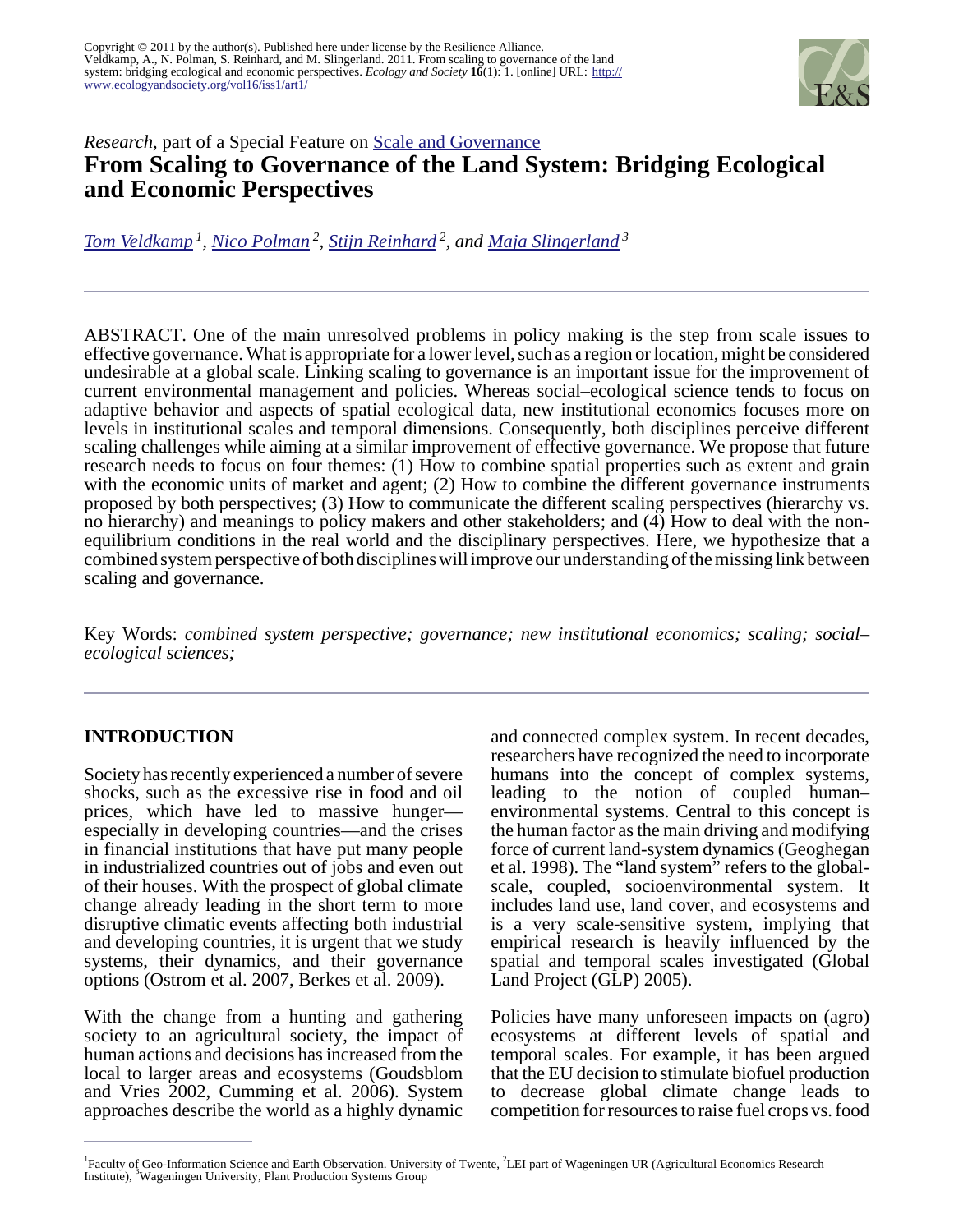crops, contributing to an increase in global food prices that affects local poor urban populations in developing countries (Boddiger 2007), and stimulates farmers to overexploit natural resources to make a living. Apart from these direct links between policy and (agro)ecosystems at different spatial scales, often unforeseen temporal consequences in (agro)ecosystems exist that originate in the multiscale interactions within these (agro) ecosystems (Veldkamp et al. 2001, Dalgaard et al. 2003). This observation fits well within a long history of disappointments in policy and management related to our environment (Cash et al. 2006) and indicates that scale-sensitive policies and governance structures are required.

One of the main unresolved problems with policy making is the step from scale issues to governance. What is appropriate for a lower level, such as a region or a location, may be considered undesirable at a global scale and vice versa. Scale can be defined in many ways (Costanza et al. 1993, Costanza et al. 1999, Gibson et al. 2000, Wu and Li 2006), but all definitions refer to quantitative dimensions of a phenomenon defined in space and time. Quite a significant body of literature exists on technical scaling issues (Wu and Li 2006). They are mainly centered around disciplinary research on geography and landscape ecology. Economists, however, often speak about aggregation level instead of scale level (van der Veen and Otter 2003). Related to scale is the notion of levels, which are seen as units of analysis that are located at different positions on a scale continuum. It is thus essential to differentiate between "scale" and "level," following a plea for recognition of scale dependency (Peterson and Parker 1998). Scale dependency leads to changing observed empirical relationships when data are aggregated and analyzed (Turner and O'Neill 1995, De Koning et al. 1998, Kok and Veldkamp 2001), leading to the concept of nested hierarchies in ecology. One of the best known spatial-scale effects of decision making is often referred to as the NIMBY (not in my back yard) behavior of agents at different spatial levels.

This led Cash et al. (2006) to visualize scales and levels as different beads on a chain. Scale is also intimately linked to observation methodology. Different observation techniques of a phenomenon may yield different (not always compatible) system descriptions (Lambin et al. 2001). Apart from observation, postulation can also have a significant scale effect. A related issue is the disciplinary bias

often involved in measuring, assuming, and describing systems.

Governance is a contested concept and is defined in various ways. Discussions can for instance be found in political sciences (e.g., Pierre 2000, Rhodes 2007), social-system sciences (e.g., Anderies et al. 2004, Janssen and Anderies 2007), institutional economics (e.g., Williamson 1998, Bowles 2004, Dixit 2004), and ecological economics (e.g., Constanza et al. 1999). This paper contributes to the literature by systematically connecting socialsystem sciences and economic governance as developed within the field of New Institutional Economics (NIE), an economic approach in which other disciplines may play an important role in understanding institutions and their effects on the economy (Joskow 2008, Williamson 1998). Within this tradition, we want to bridge social-system sciences and NIE. Furthermore, institutional economists are aware of the systems orientation of NIE when analyzing institutions (Williamson 1996). More specifically, new institutional economists study the social institutions that bind the economic system (Coase 1978). Examples are firms, markets for goods and services, land markets, capital markets, international trade, and so on. In line with Coase (1978), NIE can be defined by its subject matter, which is the economic system. In this sense, Coase is critical to modern economic analysis (Medema 1995). We believe that our approach contributes to the analysis of economic systems.

A discussion of alternative economic approaches, such as connecting to new economic geography or new social economics, is beyond the scope of this paper. We chose to focus on NIE because it provides ways to analyze governance and coordination of social arrangements. Also, given its systems orientation and interdisciplinary approach, elucidating the connections with NIE seems to be a logical next step. Introducing alternative economic theories would change the focus of the paper at the expense of bridging NIE and social-system sciences.

Effects of scaling on governance have become recognized as an important issue nowadays. Due to the increased global connectivity between levels of spatial scales and cross-scale interactions, new governance structures or modes of governance are warranted to meet the needs of the changing world. In an exploratory paper on scale and cross-scale dynamics, Cash et al. (2006) identified three major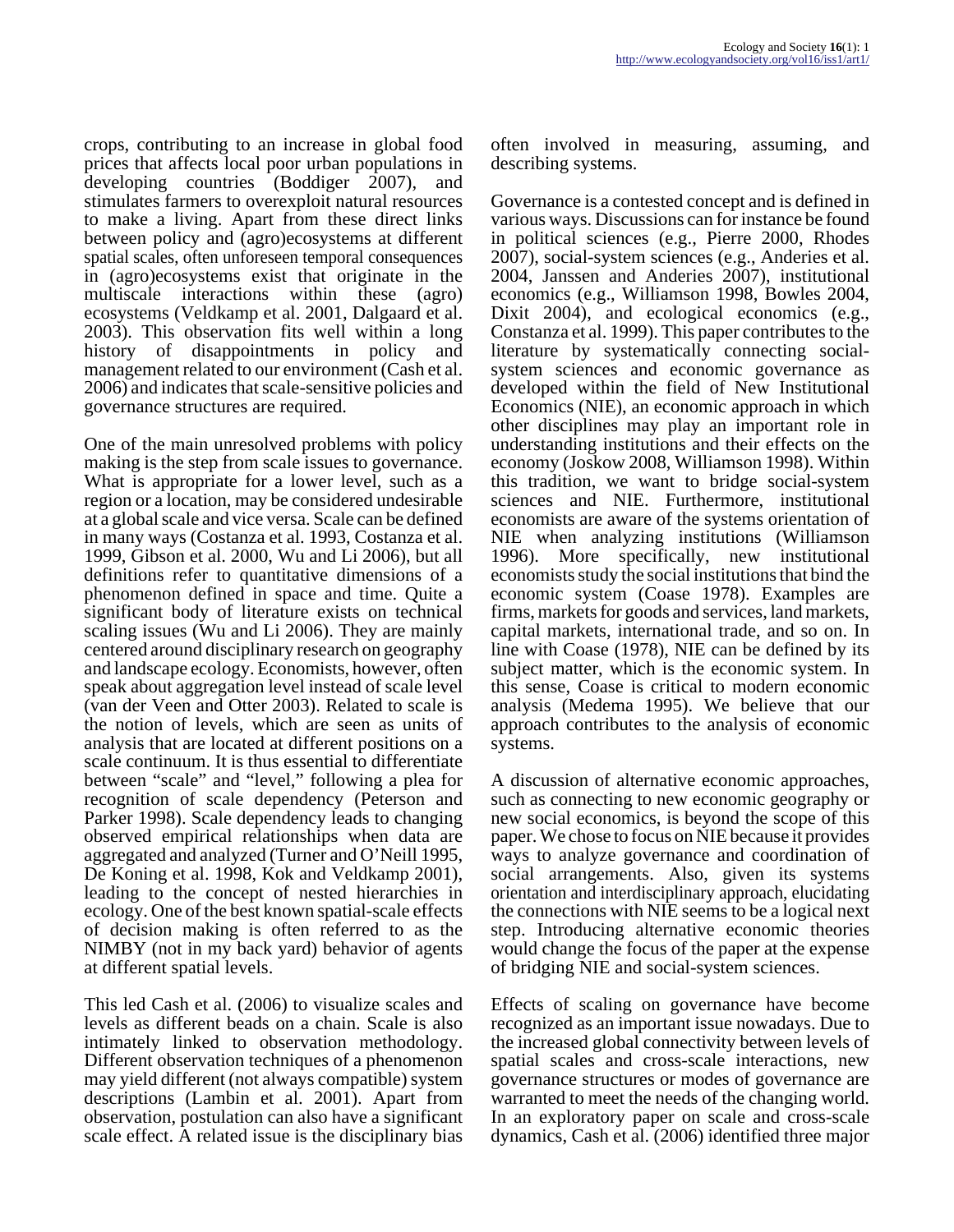scale challenges referred to as (1) ignorance, (2) mismatch, and (3) plurality. Ignorance refers to the unknown cross-level and cross-scale interactions that take place. Mismatch is the archetypal scale problem in that human institutions do not usually map coherently with the biophysical scale of the resource in space and time. Plurality refers to the often incorrect assumption that there is a single, correct or best scale or level. The analysis of Cash et al. (2006) was based on a specific set of examples that did not cover all disciplinary perspectives.

In this paper, we explore the scaling governance challenge by comparing landscape ecological and economic perspectives on scale and level. Landscape ecological and economic sciences have different system delineations, quantification principles, processes, and goal orientations. The objective of this paper is to develop a research agenda that can help to effectively bridge the gap between multi-scale landscape ecological system approaches and institutional economics scales via governance. Before we construct the blueprint of such a bridge, we will first build its piers by characterizing the archetypical forms of both paradigms. The main bridge structure will be sketched by analyzing recent developments of both sciences and their common and diverging aspects with regard to governance. Insights from integrating both perspectives will be discussed using a case study on soil protection in the European Union (EU).

#### **FRAMEWORK OF ANALYSIS: LEVELS IN LANDSCAPE ECOLOGY AND ECONOMICS**

The most obvious way to start an analysis of the two different system perspectives and scaling is to study the system properties as used by landscape ecological and economic sciences. To synthesize the main features, we first characterize both paradigms by their archetypes. This necessarily involves discrepancies between the basic representation of the core of both sciences and their state of the art. We demonstrate differences in views and backgrounds before we bridge both approaches through governance. Both sciences have developed over time from their archetypes and have incorporated aspects of governance in their framework. These developments in ecology and economics tend to bring both paradigms closer together.

In environmental sciences, governance is considered to be a response of a socioeconomic system aimed at managing unwanted effects of human actions while taking care of human needs. In this context, governance is seen as an adaptive approach (Folke et al. 2005). The interactions between societies and natural systems create dynamic feedback loops in which humans influence, and are influenced by, natural systems. These dynamic feedback loops generate emergent behavior that cannot be understood through a separate analysis of man and nature (Holling 2001, Kinzig et al. 2006, Walker et al. 2006). The resilience alliance network ([http://www.resalliance.](http://www.resalliance.org/1.php) [org/1.php](http://www.resalliance.org/1.php)) has developed its own systems approach: the so-called social–ecological system (SES). A structure composed of a common-pool resource, its users, and an associated governance system is an example of a SES (see Janssen and Anderies (2007)). Almost in parallel, there have been initiatives that focused more on land-use systems, which referred to such systems as coupled human– environment systems (HES) (Turner et al. 2007). Both approaches strongly advocate a complex systems approach whereby humans are seen as an element of an hierarchical multi-scale system. In HES and SES, people and ecosystem seem to be seen as part of one system with mutual feedback and feed forwards.

Economic governance can be defined as the processes that support economic activity and economic transactions by protecting property rights, enforcing contracts, and taking collective actions to provide appropriate physical and organizational infrastructures (Dixit 2003). In NIE, a governance structure (institutional arrangement) is an arrangement between economic units that governs the ways in which units can cooperate or compete. This implies that in the NIE context governance structures govern transactions over the short or long term in a formal or informal way. These structures may involve a single individual, a group of individuals cooperating, or the government (alone or in cooperation with others) (Davis and North 1971). The institutional environment mainly defines (or acts as a constraint on) the environment of the institutional arrangements (Williamson 1996).

Social–ecological systems are coupled systems of people and nature (Brand and Jax 2007). Much of the current research is devoted to understanding the coupled system behavior (Westley et al. 2002).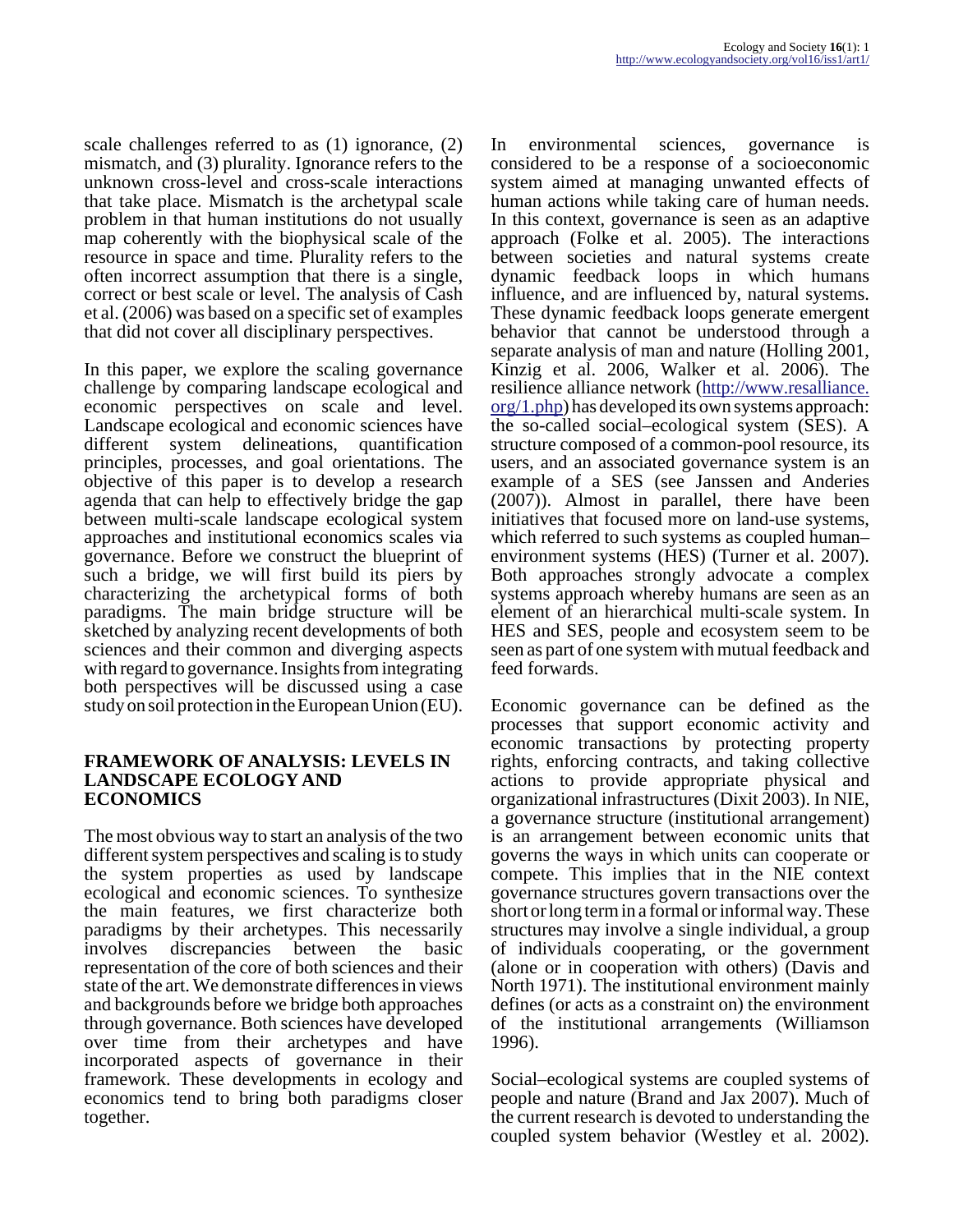Most of the work on SES has been done on the amount of disturbance a system can absorb and still remain within the same state or domain of attraction (Folke 2006). A parallel development happened in the Land-Use Cover Change (LUCC) project of the International Geosphere-Biosphere Programme (IGBP; [http://www.igbp.net/\)](http://www.igbp.net/) under the International Human Dimensions Programme on Global Environmental Change (IHDP; [http://www.ihdp.unu.](http://www.ihdp.unu.edu/) [edu/\)](http://www.ihdp.unu.edu/) (Lambin and Geist 2006), which focused on land-use systems. The LUCC community (now GLP) uses a subdivision in socioeconomic and biophysical system components that interacts at different levels. A consequence of such a system view is that effects are considered to cascade up and down in the system, leading to sometimes unforeseen land dynamics (Veldkamp 2009).

There is no "scale theory" in economics—in fact, scale is hardly treated in economic textbooks (Jaeger and Tol 2003, van der Veen and Otter 2003). New institutional economics has provided more realistic approaches than Walrasian economics and models how to deal with imperfect markets and the role of institutions in managing our environment. The central proposition of institutional economics is that institutions matter (see, for instance, Furubotn and Richter 1997, North 2000, Williamson 2000, Ménard 1995). Institutions are the written and unwritten rules, norms, and constraints that humans devise to reduce uncertainty and control their environment (Ménard and Shirley 2005). Also, Williamson (2000) explicitly includes time in his approach on levels of social analysis. The different levels—(1) embeddedness (informal institutions, customs, traditions, norms, and religion), (2) institutional environment (formal rules of the game, i.e., constitutions, laws, and property rights), (3) governance (play of the game, e.g., aligning governance structures with transactions), and (4) resource allocation and employment change at different speeds. Embeddedness changes rather slowly compared with resource allocation and employment. Higher levels determine what is feasible at lower levels. In other words, governance structures must align with characteristics of transactional activities, institutional environment must align with governance structures, and social norms and beliefs must conform to existing institutions. Misalignment will cause tensions and unnecessary costs within the system. These levels are linked, meaning that levels are dependent upon each other, and feedbacks between the lower and higher levels are relevant. The institutional

approach of Williamson does not explicitly include biophysical factors as do the environmental sciences. However, NIE can be applied to the environment (see, for instance, Polman (2002) or Paavola and Adger (2005)).

#### **SYSTEM PROPERTIES OF ECOLOGICAL SCIENCES AND ECONOMIC SCIENCES**

We start by systematically discussing the system properties as modeled or postulated by both sciences. These properties include: boundaries, the smallest entity, the level of complexity, processes, and goal orientation within the system. Finally, we discuss the role of agents. Figure 1 gives an overview of the discussed system properties and presents how both archetypes of the ecological (landscape ecology) and economic (Walrasian economics) sciences have developed more integrating concepts of governance in their framework. Landscape ecology has transformed into socioecology, whereas NIE has developed from Walrasian economics.

# **System boundaries**

Landscape ecology commonly defines the system and its boundaries in geographical terms. The system is delineated by a clear boundary referred to as the extent of the system. Within this delineation of systems, other subsystems can be identified that are expected to be hierarchically nested within the overall system. Examples are a river basin subdivided into sub-basins, which are further subdivided into local catchments. The choice of extent has a large effect on the results of analysis and the system complexity derived (Turner and O'Neill 1995).

Social–ecological systems are determined by the combined extent of spatial entity and actors (including institutions). Instead of an ecosystem, units are typically man made, e.g., countries, regions, parks, and farms. Gridded data is typically used in such a system to facilitate the merging of socioeconomic and geo-ecological data. The emphasis is usually on pattern description, analysis, and modeling (Carpenter et al. 2001, Lambin et al. 2001). In land-use systems, the role of extent is even more important (Kok and Veldkamp 2001), which is why we can observe national boundaries in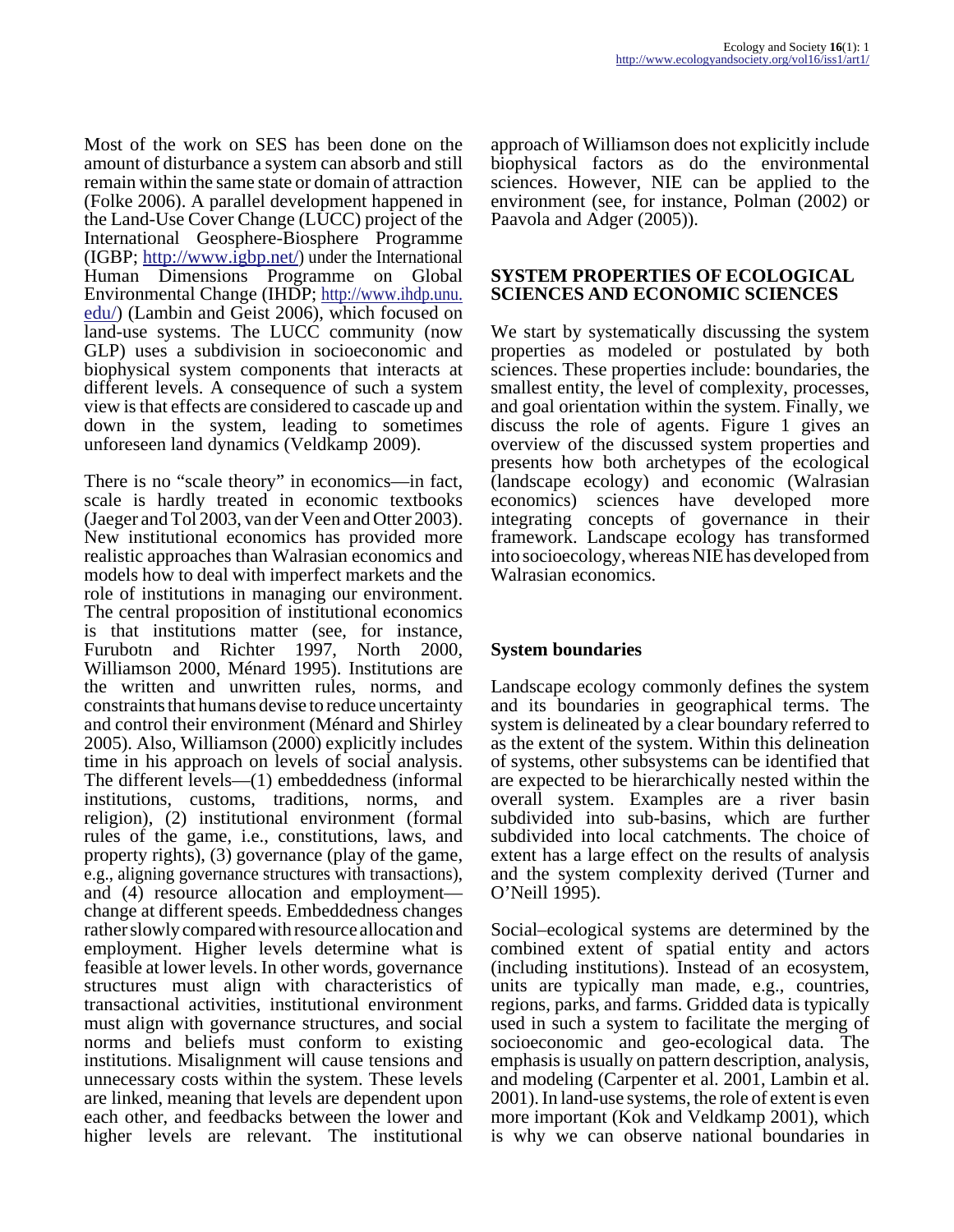| <b>System property</b>                                       | Landscape<br><b>E</b> cology                                         | <b>Social</b><br>Ecological<br><b>Sciences</b>                |            | <b>New Institutional Economics</b>                                                                                  | <b>Walrasian Economics</b>                                                                           |
|--------------------------------------------------------------|----------------------------------------------------------------------|---------------------------------------------------------------|------------|---------------------------------------------------------------------------------------------------------------------|------------------------------------------------------------------------------------------------------|
| System boundaries                                            | Extent                                                               | $Extent +$<br>Institutions                                    | Governance | (Non-contractual) relations in<br>noncompetitive settings are<br>possible                                           | Complete and enforceable<br>claims exchanged on<br>competitive markets                               |
| Smallest entity                                              | Grain (resolution)<br>and/or species                                 | Grain<br>$(resolution) +$<br><b>A</b> gent                    |            | Agent                                                                                                               | Agent                                                                                                |
| System quantification                                        | Pattern dynamics<br>and species<br>distribution<br>(spatio-temporal) | Patterns (spatio-<br>$temporal) +$<br>human agent<br>behavior |            | The economy as a self-contained<br>self-regulating entity: endogenous<br>preferences and endogenous<br>institutions | The economy as a self-contained<br>self-regulating entity: exogenous<br>preferences and institutions |
| System complexity                                            | High                                                                 | High with a<br>predominately<br>nested hierarchy              |            | High, network instead of<br>hierarchy                                                                               | Complexity is limited                                                                                |
| System processes                                             | Multiple<br>interactions                                             | Multiple<br>interactions                                      |            | Forward-looking individuals<br>dynamically update based on<br>incomplete information of system                      | Forward-looking individuals<br>instantaneously update based on<br>knowledge of entire system         |
| Agent behavior (e.g.<br>plant or animal species<br>or human) | Predictable                                                          | Self-organized<br>with survival<br>goal                       |            | Self-regarding and other regarding<br>preferences defined over<br>outcomes. Goal oriented                           | Self-regarding preferences<br>defined over outcomes.                                                 |

**Fig. 1.** Comparison of the different system properties between ecological sciences and economic sciences.

remotely sensed data (Woodcock and Strahler 1987).

In a Walrasian economic framework, complete and enforceable claims are exchanged on competitive but well-connected markets. This implies that individuals' actions are based on far-sighted evaluations of their consequences, which, in turn, are based on preferences that are self-regarding and exogenously determined. In this context, social interactions are only contractual exchanges. In the Walrasian world, the concept of increasing returns to scale can be ignored, implying that the choice of extent has no relevance for the analysis or their outcomes. In economics, the system is defined in terms of actions (often reflected at markets that are equivalent in extent) and individual decisionmaking units (equivalent to grain). In Walrasian economic theory, spatial extent and spatial resolution seem to coincide (van der Veen and Otter 2003). Economists have paid more attention to the scale of time than the scale of space. New institutional economics adds non-competitive and non-contractual relations to the economics system. Coase (2005) argued that concentration on the price system resulted in neglect of other parts of the

economic system. The costs of exchange, for instance, also depend on the institutions of a country (Coase 1998): its legal system, its political system, its social system, its educational system, its culture, and so on.

# **Smallest entity**

The smallest spatiotemporal unit used in the ecological system description is either the species (assembly) or the smallest measured unit, such as a site or satellite image pixel. These smallest units are referred to as grains. Thus, from an ecological point of view, the system is described in terms of its extent and grain. Again, the choice of grain size has large implications for the processes that landscape ecologists can analyze and from which they can derive relevant ecological indicators. Grain sensitivity is especially high in systems where multiple processes interact and where the causality is unknown (Rastetter et al. 1992).

In a SES, the smallest entity is a combination of actor and grain. Very often this is a combination of the smallest spatial management unit (field, farm,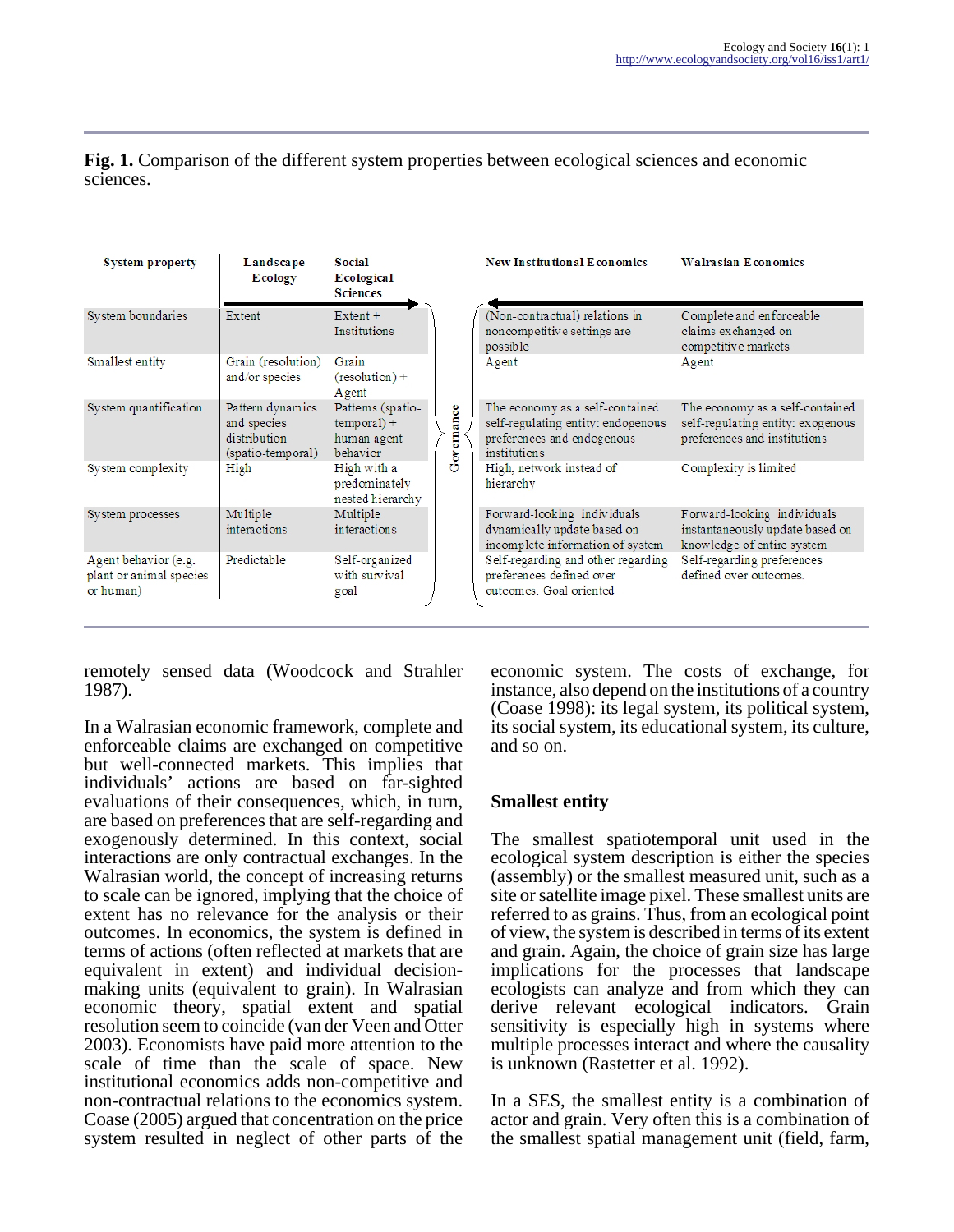or reserve) with its actor (farmer, manager). The actor is directly linked to spatial units, and his (or her) decisions connect the units managed. As a result, there are direct connectivities between agent and the grains used in the study.

Within Walrasian economics, the smallest entity is the decision-making agent and the products he produces or consumes. The concept of scale in economics is evident in the distinction between micro- and macroeconomics. Whereas microeconomics deals with individual consumers, producers, etc., and is concerned with the allocation of resources among these economic agents (Russell and Wilkinson 1979), macroeconomics is concerned with the way actions of consumers, producers, and public agencies determine economy-wide movements in output, unemployment, and inflation (Blanchard and Fischer 1989). Economic analyses are not that sensitive for the smallest entity. In economics, at the level of the agent, behavior can be projected on the basis of exogenous variables such as prices. At the aggregated level, prices are endogenous, and failure to specify them that way leads to significant errors in the projections of all other variables (Costanza et al. 1993, Norton 1995, van der Veen and Otter 2003). Various procedures have been suggested to address the aggregation problem encountered if micro and macro data are integrated (van Daal and Merkies 1984). Such an aggregation procedure is far from trivial in complex, non-linear, discontinuous systems (van der Veen and Otter 2003). The smallest entity in NIE remains the agent, without an extension to spatial units. However, a fundamental idea animating NIE is that transaction costs exist and necessarily influence the structure of institutions and the specific economic choices people make. The transaction costs, boundedly rational individuals, and the existence of opportunistic behavior are among the main features that distinguish it from the standard Walrasian point of view. Bounded rationality means that it will be costly for individuals to contemplate every contingency that might arise over the course of a transaction (Kreps 1990). Opportunistic behavior means that individuals are self-interested, with guile (Williamson 1985).

# **System quantification**

Ecological systems are usually sampled by studying a certain number of sites or observations that are considered as representative for the studied system.

The system is usually quantified with explorative multivariate statistical techniques because ecological systems theory expects many different, often unknown, interactions of species and processes within the system (Pickett et al. 1989, Rastetter et al. 1992).

The advocated integration of socioeconomic and biophysical system data for SES quantification is complicated by the fact that it is very difficult to merge information from different source scales and levels. Very pragmatic approaches for spatial and temporal analysis have used artificial spatial units (grids) and arbitrary temporal units (growing season, months, years) to integrate data from different disciplinary sources (Veldkamp et al. 2001). One key scale property often ignored in such data-integration attempts is scale hierarchy (Wu and Li 2006), which is often clear in biophysical systems, especially ecosystems and other earth systems. Such a hierarchy is not valid for social systems because humans are part of a network. They not only have a direct role as consumer, member of a family, or part of a community, but also vote for a political party or support a NGO that might have a different, contradicting, role in the socioeconomic system. A critical issue that has emerged from all these scaling attempts in SES is that there is often a fundamental mismatch between the human and ecological system units.

In Walrasian economics, the system is postulated in a relatively simple way, allowing straightforward comparisons of different economic situations using "Pareto efficiencies" (Russell and Wilkinson 1979). An allocation in the economy is Pareto efficient if there is no alternative allocation that leaves everyone at least as well off and makes some people clearly better off. Institutions and preferences are considered as exogenous to the economic system. In NIE, preferences and institutions have become endogenous. No longer is the market the sole institution that is able to coordinate the market economy. Other coordination mechanisms such as authority become more central. Geography and ecological sciences quantify the system by diverse measurable processes and patterns. Economics quantifies the scarcity of goods and resources using the price. This may be straightforward for system products traded as commodities but is less straightforward with other ecosystem services available as common goods, such as biodiversity (Daily et al. 1997, Heywood 1995, Ostrom, 1990).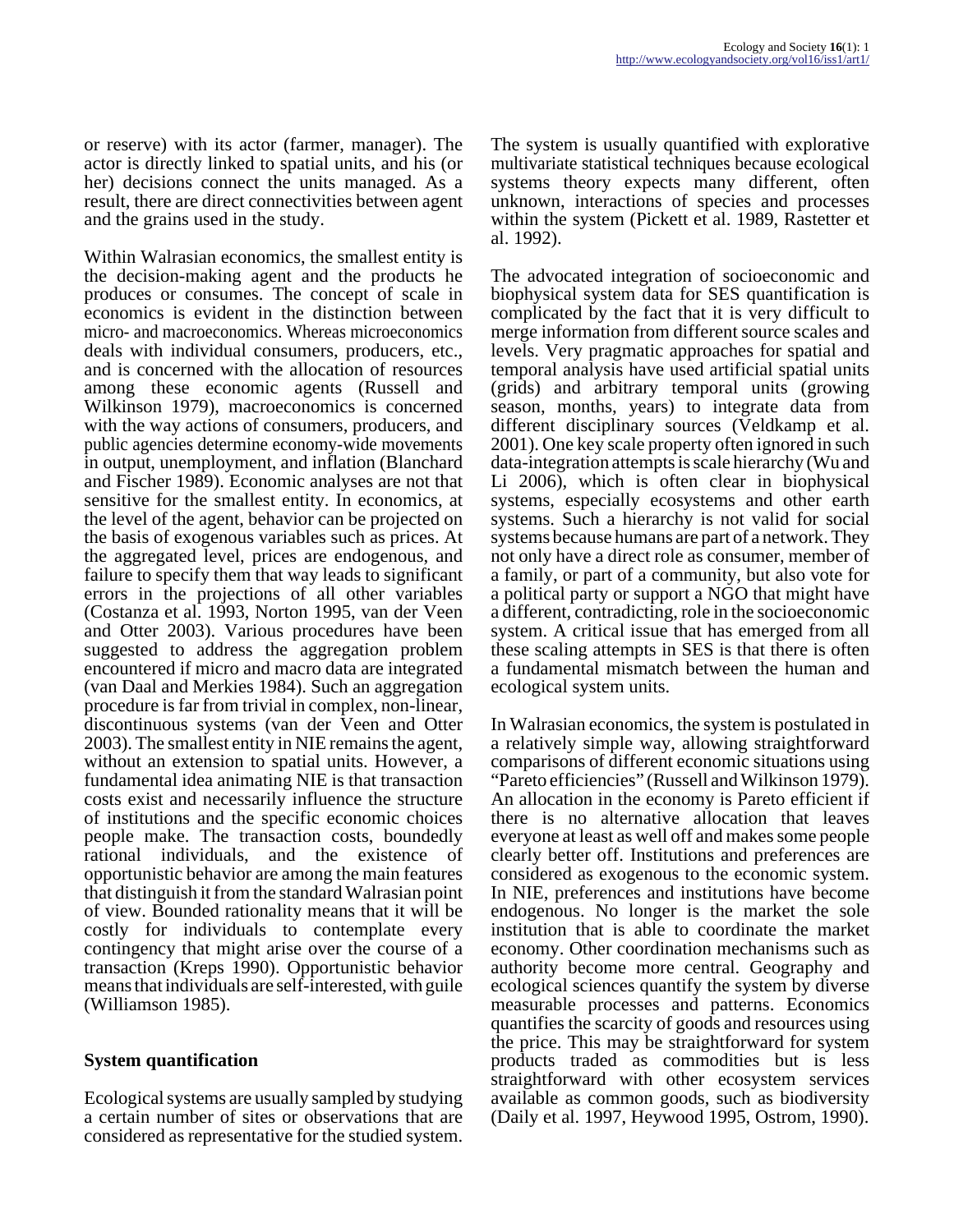# **System complexity**

Landscape ecological systems are considered to be very complex, with many interacting different species across space and time, causing scalesensitive relationships (Pickett et al. 1989). Examples of relationships causing such complexity are: prey–predator interaction, symbiosis; interaction between resources such as nutrients and water gives specific patterns of vegetation and population dynamics of species. An important aspect of these interactions is that they operate at multiple scale levels, sometimes demonstrating surprising connectivities between systems in space and time (Kolasa 1989, Rastetter et al. 1992, Holling 2001). Examples are Saharan dust feeding the oceans and even the Amazonian rainforest and the impact of low concentrations of pesticides on amphibian development. The key concept of structural complexity in ecology is the existence of hierarchically nested levels within the system. Allen and Starr (1982) first conceptualized the Hierarchy Theory for ecology, which was later elaborated on by O'Neill (O'Neill et al. 1986, O'Neill 1988). An example of a nested hierarchy is the sequence: cell– tissue–leaf–branch–tree–stand–forest–ecoregion.

Land systems have a functional and structural complexity. Many different drivers and factors influence the system (functional complexity) and interact at many different levels (structural complexity), yielding often unforeseen outcomes and responses (Folke 2006). Land governance and policy are often seen as a human response to undesired effects and outcomes. In this context, governance and institutions are seen as adaptive behavior at different levels and are also referred to as multi-level governance (Marks 1993, Pierre 2000). In order to link humans to land it is relevant to have detailed information about land tenure. In this respect, the classical research by Ostrom about governing the commons (Ostrom 1990) illustrates what can happen if land tenure is not clear or existent. In landscape ecology and socioecology, system complexity is high.

The core assumptions of Walrasian economics are rational choices such as maximization, stable preferences, and equilibrium states (Vatn 2005). Rationality in Walrasian economics demands that preferences be complete, transitive, and continuous. Furthermore, in order to be termed rational, choices must be in accordance with the highest preference of the agent (Vatn 2005). As a logical consequence

of this stereotypical behavior, preferences are treated as stable or as given. In such a system, there is no limit on the parties' ability to foresee contingencies, to write contracts, and to enforce them (Tirole 1999: 754). Thus, the system can be complex, with known agents that are able to handle the complete system. New institutional economics moves to more complex governance, requiring the introduction of added security features such as reducing incentive intensity and incurring added bureaucratic costs (Williamson 2000). This means that the move to complexity is done by more complex contract design including, for instance, the length of the contract, penalties for breach, and provisions for information disclosure. New institutional economics maintains an evolutionary perspective, which is a consequence of human nature and of the complexity of social systems composed of numerous agents whose behavior cannot be fully anticipated (Brousseau and Glachant 2008). In NIE, there is a need to develop ways to deal with complexity.

#### **System processes**

In landscape ecology, the focus is on processes of species interaction and species–environment interaction. Species distribution and patterns are linked to hypothesized processes, which are often not directly measured. As a result, the system is never in equilibrium but constantly striving toward such a state. The ecologists use the marble in the cup model to illustrate how a system state (marble) constantly changes as it moves within a stability landscape (cup). Due to the system complexity, multiple alternative steady states are possible with sometimes abrupt and irreversible state transitions. Consequently, a whole new branch of ecology has devoted its research to understanding system dynamics and complexity focused on issues of resilience and robustness (Holling 2001, Folke 2006, Fletcher and Hilbert 2007).

Within socioecology, many potential interacting system processes exist. The emphasis is usually on processes that interact between the social and ecological systems, e.g., a land-use system. Often, the emphasis is on how matter fluxes and flows, such as nutrients, energy, carbon, (Vitousek et al. 1997, Priess et al. 2001), or decision making (Parker et al. 2003, Verburg et al. 2006) can cause other types of connectivities.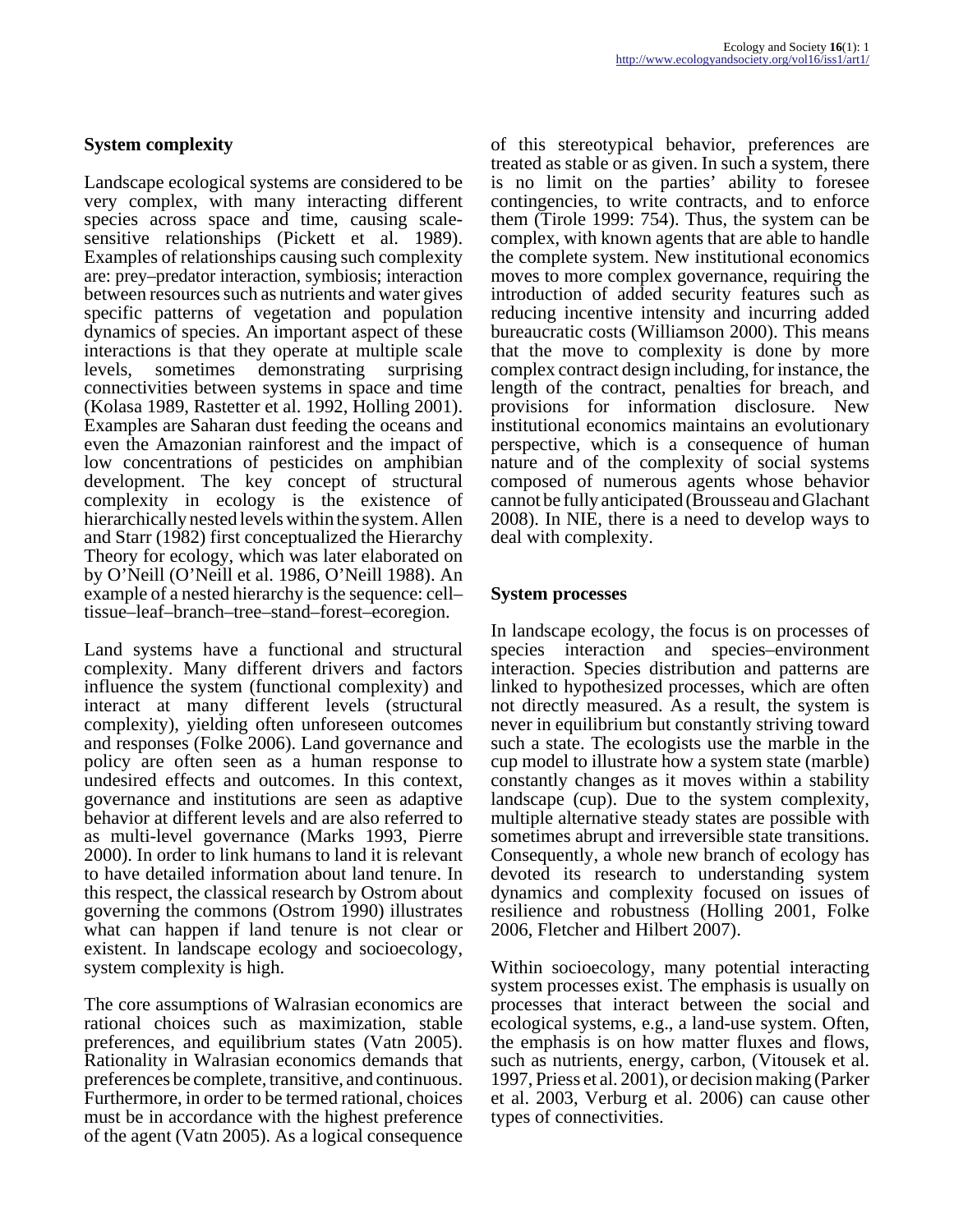The hierarchical scale issue in ecology is an inherent challenge that cannot be solved easily in a socioeconomic context. It could well be the most important challenge when the aim is to develop policies and governance to mitigate scale effects, because social networks cannot be scaled.

In the Walrasian system, the assumed forwardlooking individuals can instantaneously update their knowledge of the entire system. The invisible hand of Adam Smith will automatically lead to the optimal solutions. In the absence of market failures, private land-use decisions are expected to be socially efficient, i.e., to maximize the net social return from use of the land.

From an institutional economic perspective, landuse decisions involve market failure and generate external costs (e.g., environmental pollution) or benefits (e.g., landscape attractiveness for tourism) that are not borne by the private parties making the land-use decisions. In such cases, the private net return from a given land use differs from the social net return, and private land-allocation decisions will not necessarily be socially efficient (Segerson et al. 2006: 79). The economic theory of externalities holds that the divergence between private and social costs and benefits is caused by a lack of appropriate defined (or enforced) property rights and jurisdiction. The basic solution is the internalization of the external effects into the economy, e.g., by correcting the market price for the external effect or to establish quotas. The scale of the external effect determines the level needed to organize this internalization. Although the concept of externality is widely used, various definitions still exist, and some of them may be imprecise, as observed by Mas-Collel et al. (1995).

# **Agent behavior**

A system hierarchy implies a certain nested structure of process interactions. Within ecology, the system and species behavior is therefore considered to be, to some degree, predictable. That is why ecological models accept certain margins of uncertainty, and stochastic elements are often assumed. But the system as a whole is considered to have predictable behavior and patterns (Jørgensen 1994). So landscape ecology has limited information about the actors and processes and their interactions but considers the system within certain margins predictable.

Agents in a SES context consist not only of humans but include all types of species (plants, animals, etc). Within the broad definition, the social–ecological approach assumes self-organizing behavior. One important aspect of behavior is the adaptive component: all agents respond to each other and to their perceived changing environment (Folke et al. 2005). However, this adaptive component is still poorly addressed even in agent-based models (Parker et al. 2003) for land-use changes.

Within Walrasian economics, the focus is on agents and their behavior on markets, without a specific spatial dimension or interactions (van der Veen and Otter 2001, 2003). Consequently, Walrasian economics does not aim to predict real-world systems. Instead, the Walrasian approach represents economic behavior as the solution to a constrained optimization problem faced by a fully informed individual in a virtually institution-free environment (Bowles 2004). It deals with choices as it analyses the problem of allocating scarce resources to alternative uses. Many economic models are concerned with how this choice is made by the interaction of decision-making units—consumers, producers, and public agents—in a very constrained economic system (Russell and Wilkinson 1979). By using fundamental basic assumptions (e.g., disregarding transaction costs, assuming complete information and complete markets), Walrasian economic models bring complexity down to a manageable level (Vatn 2005). The agent description in NIE has become more behavioral and more institutional. This is because behavioral disciplines have contributed considerably to understanding human behavior (Gintis 2007) beyond profit-seeking rationality.

#### **BRIDGING SOCIAL–ECOLOGICAL SCIENCE AND NEW INSTITUTIONAL ECONOMICS**

Thus, we can observe two different approaches: on the one hand, ecology embracing complexity and making it a main focal point of research and, on the other hand, economics simplifying the system by making many assumptions and constraints in order to keep the system complexity manageable. Both streams—socioecology and NIE—now use agentbased modeling (ABM) to understand the role of agent decision making proceeding from these different starting points. The problem with agents is that they are not always directly linked to spatial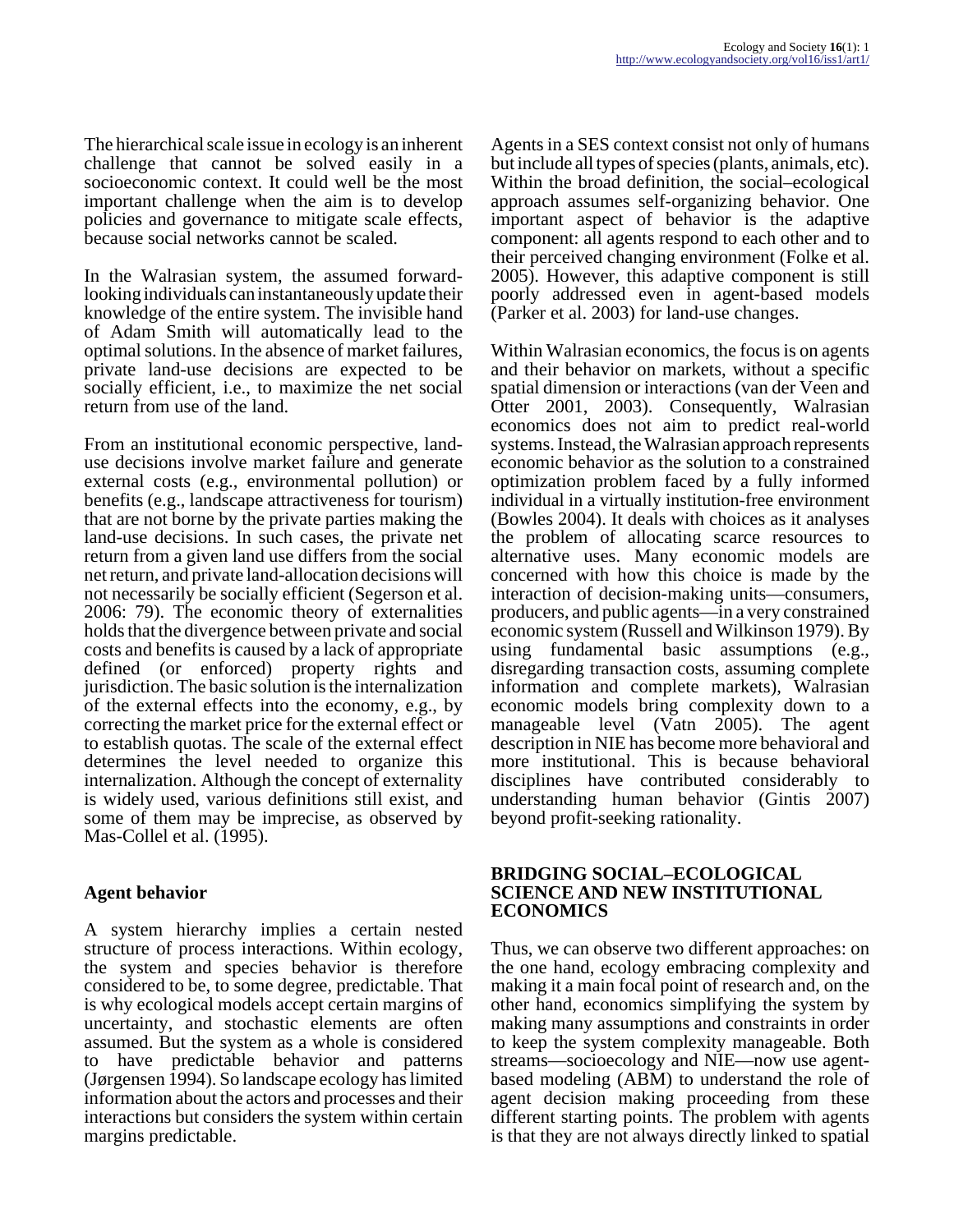units. It is still problematic to link ABM to spatial land patterns, although considerable progress has been made (Parker et al. 2003, Verburg and Veldkamp 2005, Filatova et al. 2009a, b).

When we compare the two paradigms of social– ecological science and NIE, we can conclude that both have adapted to the need to be able to deal with real-world complexity. Both approaches recognize the need for a complex (system) approach, bridging the gap between landscape ecology and economics. Social–ecological science is founded in ecology theories whereas the NIE approach is well founded in economic theories. They both agree on the central role of agents and their decision making. Their main difference is in the (bounded) rational goal orientation of economic theories vs. the non-rational dynamics of socioecology of survival of the species. Socioecology is better linked to spatial scales and scale dynamics (issues like resilience and robustness) whereas the NIE has a better grip on the decision and transaction processes involved. Governance is an inherent part of NIE, but it is still an underdeveloped system response and process in socioecology. In the following section, we elaborate on governance as a way to bridge social–ecological science and NIE perspectives.

The discussed social–ecological science and NIE perspectives have quite an impact on the way coupled SES are described and considered to be managed. Economic science is goal oriented, aiming to influence human (actor) behavior; ecological science, however, is less goal oriented, aiming to manage "natural" biophysical processes and locations. These fundamentally different viewpoints have implications for solving scaling and linked governance issues, as will be illustrated in the case study on soil protection in the next section. When we compare the six evaluated system properties of Fig. 1, we can derive different system perspectives on governance.

Social–ecological system boundaries rarely match the governance units in The Netherlands; an exception is watershed management. Economic units seem to match governance units, with macroeconomics matching national government units and microeconomics matching household units. However, at other levels, this match does not occur, e.g., at the municipal level, and consumers and producers do not fit into the hierarchy of government. The smallest entity in a SES are agents in an environment, whereas economics primarily focuses on transactions, agents, and organizations

with a poor spatial connection. Finally, agent behavior is also assumed to be different. In the social–ecological context, the agent is adaptive and tends to be self organized whereas, in NIE, the agent is assumed to be both self- and other-regarding.

In systems complexity, social–ecological science builds on nested hierarchy with self-organization whereas NIE goes from low complexity based in linear systems per scale level toward social networks that can have components of different levels. Social–ecological science tends to take the measured and modeled system dynamics as given and considers governance as a means to mitigate or "fix" unwanted effects of system change. New institutional economics, however, starts by organizing institutions and improving the description and organization of the institutional aspects. One could describe this as social– ecological science seeing governance as a dominantly exogenous process whereas, in a NIE context, governance is an endogenous process in which governance structures depend on the underlying properties of the economic system. The combination of governance structures that will be most efficient in addressing a given coordination problem depends on the underlying technology and social facts that give rise to interdependence among actors. Institutions that govern a particular interaction will affect the preferences and beliefs of participants (Bowles 2004).

Another essential discriminating aspect is the different goal orientation of both approaches. The NIE goal is usually aiming for more effective economic optimal solutions by including more aspects of ecological systems. This is achieved by internalizing more factors that are considered relevant in order to facilitate better functioning governance structures, including markets. Social– ecological science considers the SES as a complex dynamic system with many known and unknown functions and processes. Governance is only required when stakeholders or scientists identify unwanted environmental effects. This more response-oriented approach in a complex system context is referred to as adaptive governance (Folke et al. 2005, Lebel et al. 2006, Ostrom 2008). Consequently, approaches are advocated that allow the analysis of trade-offs and alternatives by using scenario and modeling approaches. The role of stakeholders is specifically important in defining alternative desirable futures and outcomes (van Vliet et al. 2009).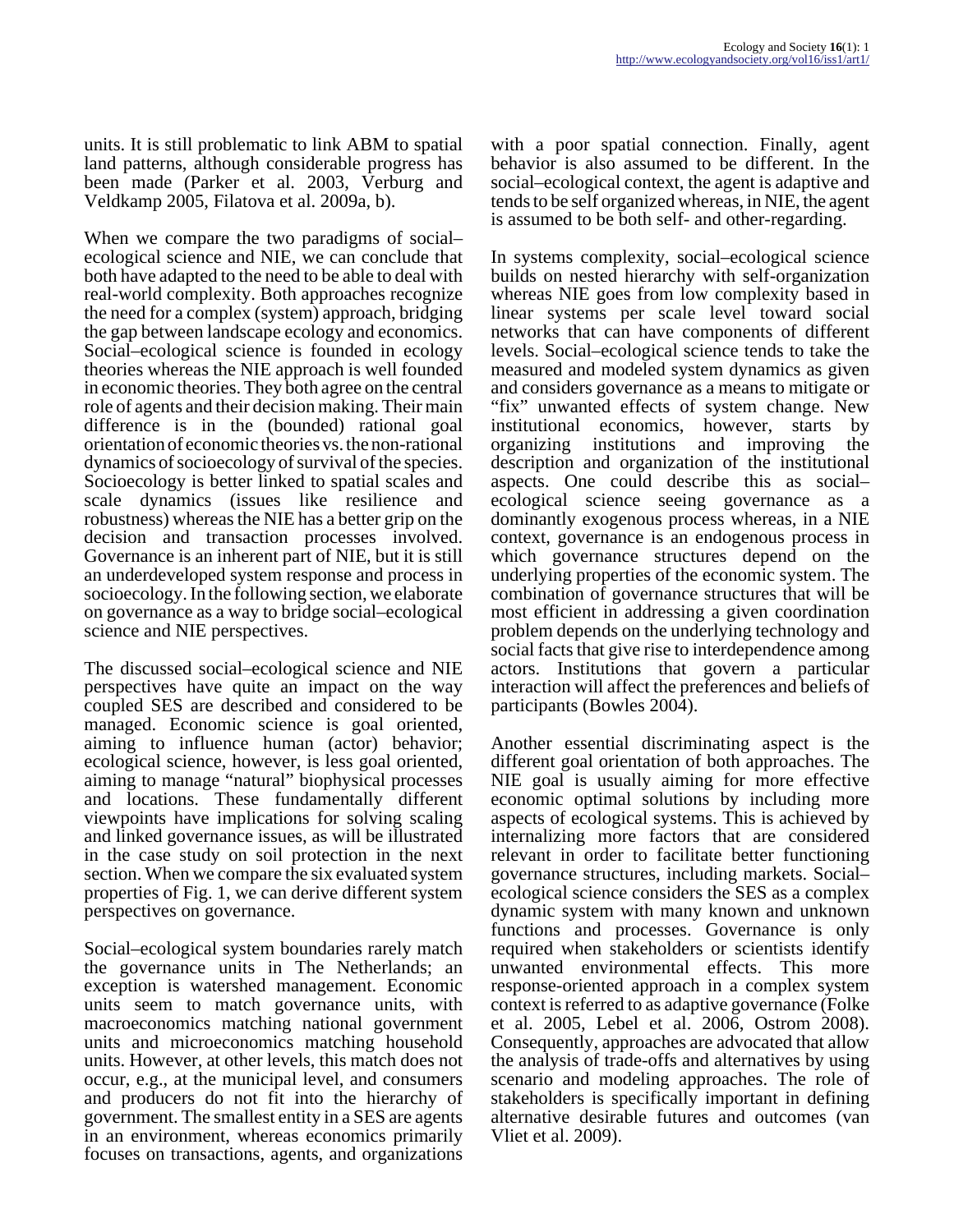#### **COMPARING SES AND NIE FOR A CASE STUDY ON SOIL PROTECTION**

Erosion and its consequences are interesting from both a social–ecological and socioeconomic point of view. As we will show, scaling issues are important for designing policies to deal with negative impacts of erosion. Soil protection (e.g., through control measures to reduce the risk of erosion) is an important goal of the EU soil strategy (European Commission 2006, Kuhlman et al. 2010). In Fig. 2, we attempt to apply the framework developed in the previous chapters to the EU soil strategy. Comparable to Cash et al. (2006), columns define "scales" such as the spatial, temporal, and analytical dimensions used to measure and study soil erosion. The rows are "levels" (string of beads) and defined as the units of analysis that are located at different positions on a scale. The first and second columns are, respectively, organized along a spatial scale and a jurisdictional scale. Figure 2 is limited to public governance; distinguishing a spatial scale and jurisdictional scale for analyzing governance is important. The analysis can be extended to private governance, e.g., chain management or consumer organizations. This extension would go beyond the purpose of the example—comparing social– ecological and NIE perspectives on soil protection. National boundaries are of geopolitical and cultural nature and often have no environmental meaning. If one investigates natural amenities, it makes more sense to define regions from an environmental perspective, i.e., using environmental (hydrological, ecological) boundaries. Land use has environmental consequences that differ markedly depending on the pattern of remaining habitat and the size and proximity of disturbances to ecologically sensitive areas. (Geoghegan et al. 1997: 251). Alternatively to the spatial and jurisdictional scales, other scales could be used as a starting point for analysis; however, this goes beyond the scope of this paper. The third column represents elements of existing governance. Finally, the social–ecological and NIE columns on the righthand side of the figure represent the different issues and processes that are studied by these approaches.

The social–ecological science column shows that the erosion process is identically present at many scales (both erosion and sedimentation occur at the field level as well as at the higher level). The magnitude of the phenomenon changes along the scale axis. It is well documented that plot-level erosion rates can be an order of magnitude higher

than those for whole catchments (Schaller et al. 2002). Possible ecological or economic instruments to combat erosion also change with scale. At the field level for individual farmers, the construction and maintenance of terraces or the conversion of arable land into pasture are suitable measures to reduce serious erosion. At the watershed level, more generic agricultural measures are more suitable, e.g., contour ploughing and the requirement to plant cover crops to prevent (moderate) erosion. In order to successfully combat erosion and prevent sedimentation of a lake in a region, a combination of measures at different levels is necessary: measures that are meant for farmers at the field level, measures for agriculture at the regional level, as well as measures for building sites and reforestation in all the non-field areas. Some of these measures go beyond the level of individual farmers and require some form of organization. In economics, agent or household behavior is related to the incentives received. Here, the distinction between on-site and off-site benefits is important. If the on-site benefits exceed the costs of a measure, the farmers will implement the measure voluntarily. However, if the combined on-site and off-site benefits exceed the costs, but the on-site benefits alone do not (Kuhlman et al. 2010), governance (economic) instruments are warranted to obtain the optimal situation for a region. Institutions are, therefore, important. The type of agent differs along the jurisdictional scale. At the municipal level, it concerns local organizations operating in social networks of stakeholders; at higher levels, organizations such as NGOs and governments (and interorganizational networks) become more important.

Governance solutions for the erosion problem will be different depending on the jurisdictional level. The higher the level in the jurisdiction column, the more formal is the governance structure. Governance and jurisdictions can either correspond or show mismatches in solving erosion problems. Governance structures influence (formally or informally) agents at every jurisdictional level. For instance, governance at the EU level affects pressure groups at the member state level as well as the decisions of farmers at the farm household level. However, the aggregate farmers' individual decisions affect the erosion at higher levels, including the European level.

The three scale challenges identified by Cash et al. (2006) are also eminent in the erosion problem. Ignorance is the fact that, although the problem is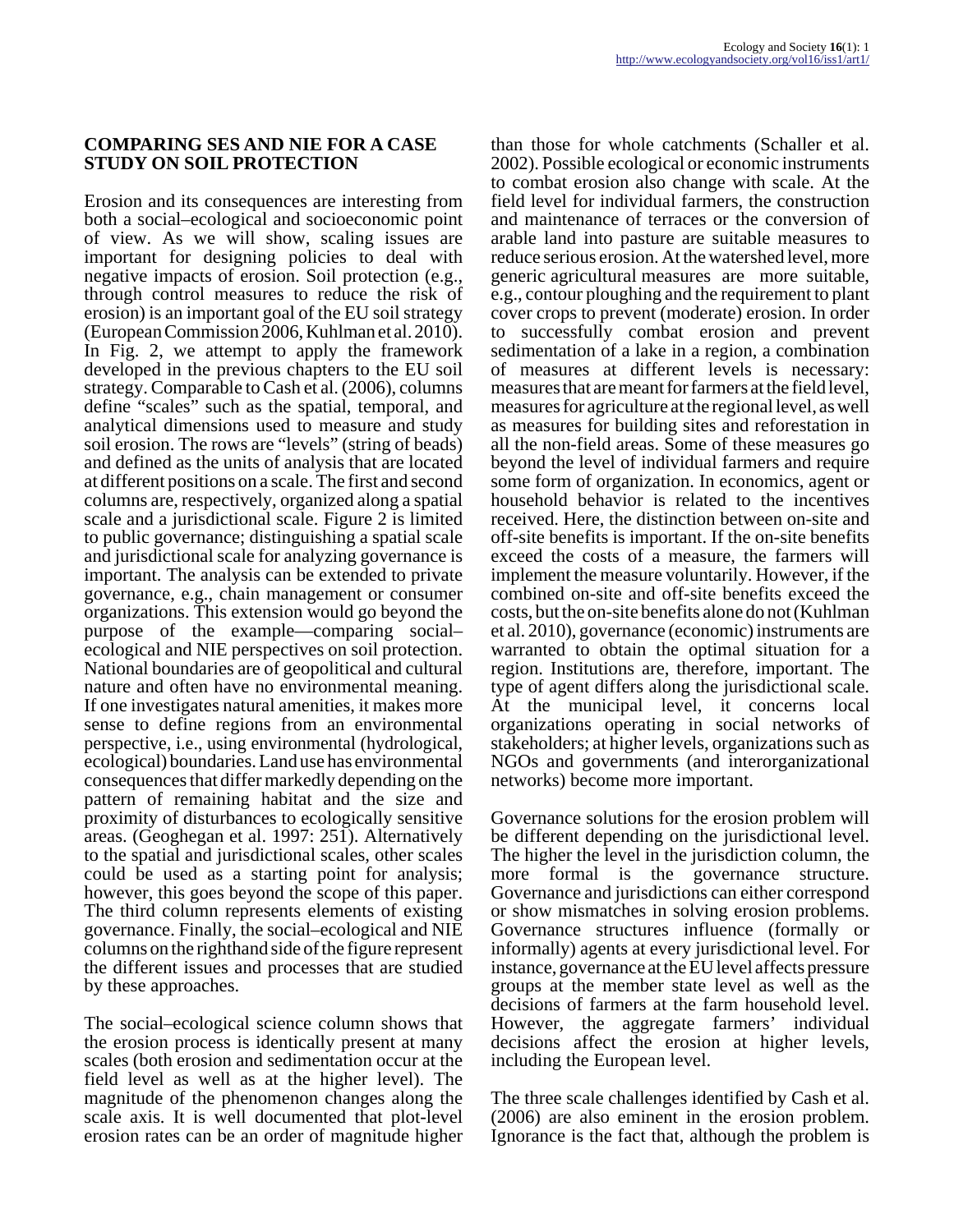



felt at all scales, the solution using soil-conserving measures is predominantly at the field, farm, and community scales. Mismatch is related to the fact that the jurisdictional levels do not coincide with the erosion processes. Erosion leading to sedimentation in a particular river concerns the practices in the entire river basin, which may span the territory of more than one country. The reverse also applies, supra-national regional policies affect not only the targeted river basins but also regions outside them. Kuhlman et al. (2010) conclude that soil-preserving measures at the field level targeting farmers (stimulated by subsidies from a higher jurisdictional level) reduce sedimentation at higher spatial levels. This is an example of cross-scale dynamics. Plurality is present because there is not one single best scale or level to solve the erosion problem; erosion can be best mitigated by a combined multi-scale approach (Veldkamp et al. 2001). Connecting different scales is important for

solving erosion problems (and enhancing sustainable agricultural production), not only in Europe but also in other areas of the world.

Addressing these challenges can potentially contribute to savings in transactions costs (related to governance) that can be analyzed by scrutinizing the costs and benefits of governance at different levels. An important issue is the link between policies at different levels (country vs. provincial) and soil protection at, for instance, the field level. This issue relates to the debate on central vs. noncentral government. Benefits can be assessed in terms of the adequacy of the rule with preferences and needs of agents. Costs are linked to the resources earmarked by agents for solving coordination problems at a given "level" of governance (see Brousseau and Raynaud 2007). Thus, it can be concluded that there is not one uniform, generally applicable, governance solution to combat erosion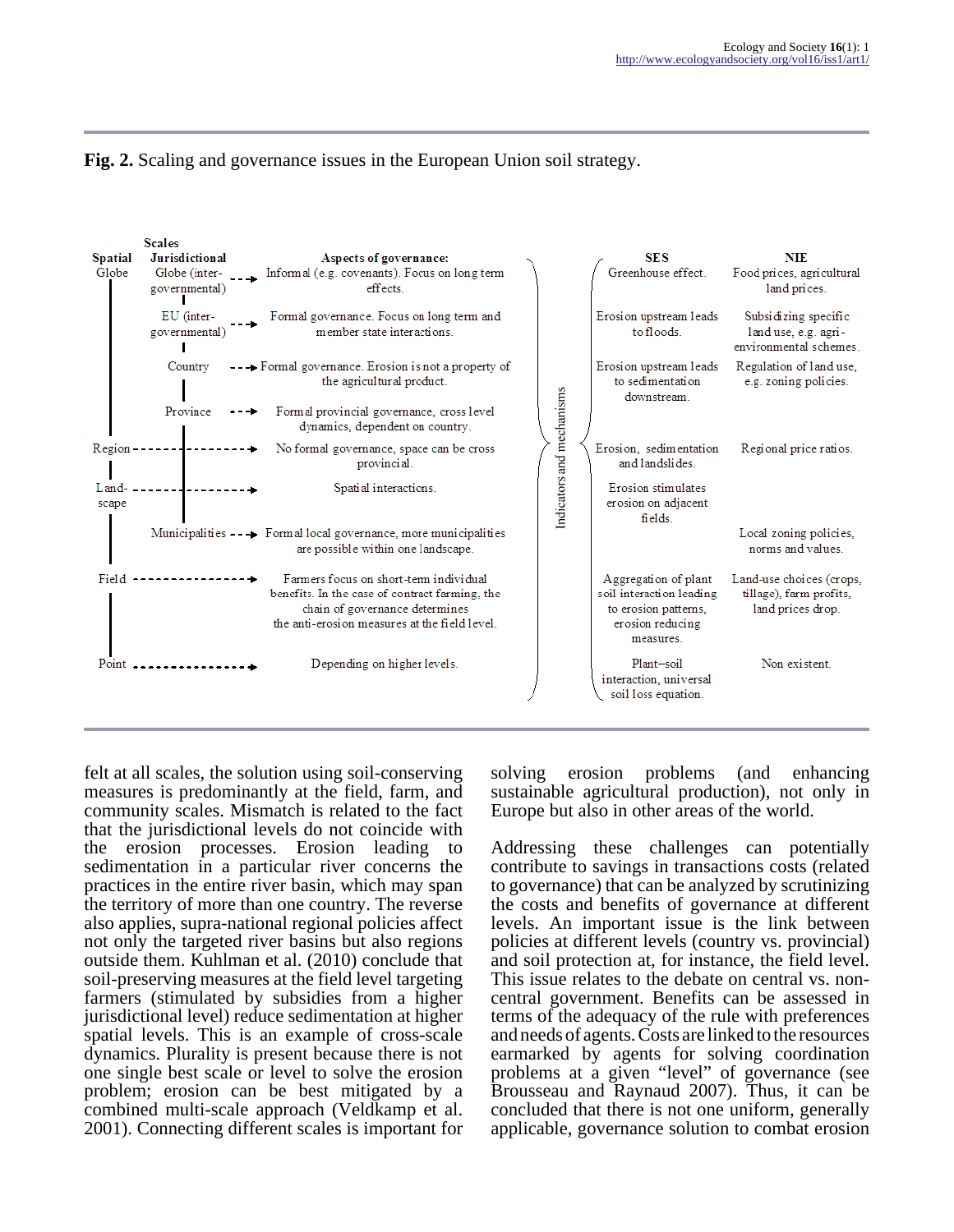at multiple scales and levels. A practical consequence for policy making is that flexibility in the use of different governance structures and measures at different scale levels is required to address these challenges. Taking into account complexity, discontinuity, and non-linearity of systems in a more systematic way can help to develop effective policies. The consequence is that combining SES and governance structures suggested by social–ecological science and NIE can lead to soil protection at different levels in which public and private governance is combined.

# **TOWARD A NEW RESEARCH AGENDA**

Linking scaling to governance is an important issue for the improvement of current environmental management and policies. The notion of different scales (e.g., temporal and spatial) and levels across these scales is central. We started from the disciplinary paradigms of landscape ecological sciences and Walrasian economics. Both disciplines are more-or-less aware of the scaling issues involved and developed over time into the science fields of social–ecological science and NIE.

We propose that a combined socioecology–NIE scientific approach can lead to more integrated solutions for the scaling governance problem. By combining the two approaches, which have already been converging over the last decade, we hope to bridge the gap between multi-scale system and multi-level governance research. Future research will need to focus on how to link the different system properties used by both disciplines. After a consultation process, we identified the following research themes:

**1.** How to combine spatial properties such as extent and grain with the economic units of market and agent. We suggest that a thorough social–ecological type of analysis of NIE systems and vice versa might enlighten us as to how to combine them effectively. The use of gridded data in order to merge socioeconomic and geoecological data could be a means to describe NIE systems and their spatial extent. The way governance is studied in NIE can contribute to an integral analysis of a SES in which governance of the system is composed of different governance structures, where the arguments developed in NIE will help define the extent of the system.

- **2.** How to combine the different governance instruments proposed by both perspectives. Here, a more concise description and definition of typical social–ecological governance might be the way forward. Social–ecological science could contribute to NIE for the analysis of complex economic systems. Functional and structural complexity as studied in social–ecological science can help NIE make the arguments for institutional complexity more clear.
- **3.** How to communicate the different scaling perspectives (hierarchy vs. no hierarchy) and meanings to policy makers and other stakeholders. Here, issues such as visualizing complex system dynamics and multi-scale trade-offs might be a fruitful way ahead. The inclusion of external effects in social– ecological science could be beneficial. First experiments with problem and scenario visualization indicate that visualizing the spatial and temporal dimensions of problems and solutions changes the policy makers' perspective (Beers et al. 2010)
- **4.** How to deal with the non-equilibrium conditions in the real world and the social– ecological and NIE perspectives. Here, further elaboration of temporal dynamics in both NIE and social–ecological approaches might give us more insights (see Apeldoorn et al. (2010), this issue). The understanding of non-equilibrium conditions will help us understand systems that will be relevant to both disciplines. System changes occur when thresholds are passed, and factors contributing to this are often combinations of social– ecological and economic nature. A research question could be whether governance is a way to prevent or encourage system changes, or whether governance is but one of the contributing factors.

 It is important to realize that the dynamics governing a system provide an account of its outof-equilibrium behavior and, thus, not only help in the process of equilibrium selection but also in studying the response to shocks and other problems for which the standard comparative static method is ill suited (Bowles 2004). Finally, from a governance perspective, it is relevant to note that our analysis has clearly demonstrated that scale matters and that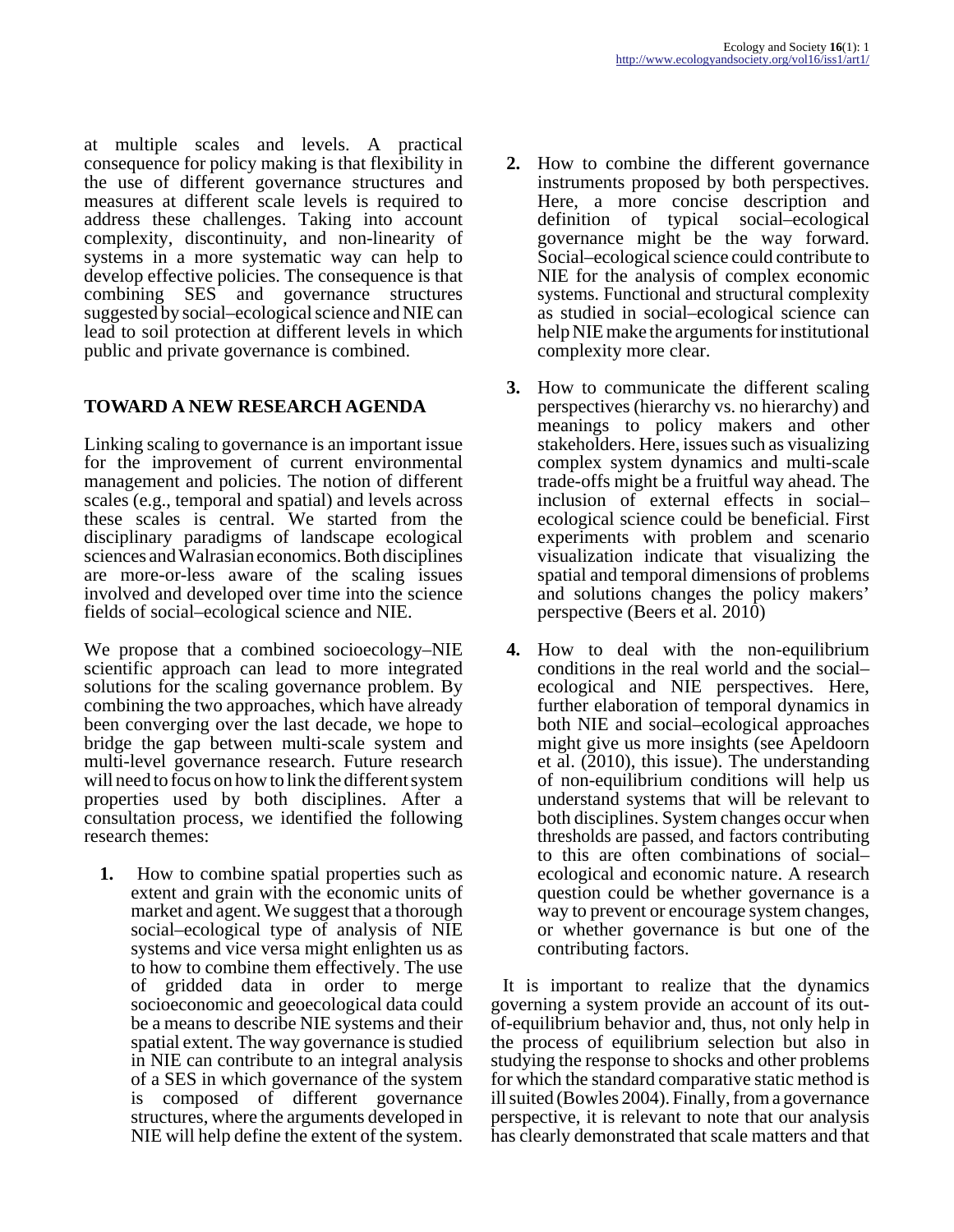recognizing different scales and levels is a necessity in environmental policy and governance. It is actually the role of framing, sense making, and meaning of knowledge in policy making that can help implement solutions effectively for the challenges regarding ignorance of cross-level and cross-scale interactions. The mismatch of human institutions with the biophysical scale of resources in space and time might not be the problem, but rather the notion that there is no single, correct or best solution. Science will not provide answers but only options and trade-offs to choose from (Giller et al. 2008). Currently, different disciplines inform policy makers quite differently, with a tendency for the economic approaches to provide answers and the ecological sciences to provide problems. Fortunately, we are already observing a convergence of both disciplines toward a more balanced analysis and more realistic presentations of governance options.

# **CONCLUSIONS**

Significant progress can be made in effective governance by linking ecological and economic system perspectives. Whereas social–ecological science tends to focus on adaptive behavior and aspects of spatial ecological data, NIE focuses more on levels in institutional scales and temporal dimensions. Consequently, both disciplines perceive different scaling challenges while aiming at a similar improvement in effective governance. We propose that future research needs to focus on four themes: (1) How to combine spatial properties such as extent and grain with the economic units of market and agent; (2) How to combine the different governance instruments proposed by both perspectives; (3) How to communicate the different scaling perspectives (hierarchy vs. no hierarchy) and meanings to policy makers and other stakeholders; and (4) How to deal with the nonequilibrium conditions in the real world and the disciplinary perspectives.

*Responses to this article can be read online at: <http://www.ecologyandsociety.org/vol16/iss1/art1/responses/>*

### **Acknowledgments:**

*This paper was written in the context of the IP/OP "Scaling and Governance" Research Program, which has been spearheaded by Wageningen University and Research Center (Wageningen UR) and was funded by the strategic research program "Sustainable spatial development of ecosystems, landscapes, seas and regions" of the Dutch Ministry of Economic Affairs, Agriculture and Innovation and the IP/OP.*

# **LITERATURE CITED**

Allen, T. F. H., and T. B. Starr. 1982. *Hierarchy; perspectives for ecological complexity.* The University of Chicago Press, Chicago, Illinois, **USA** 

Anderies, J. M., M. A. Janssen, and E. Ostrom. 2004. A framework to analyze the robustness of social– ecological systems from an institutional perspective. *Ecology and Society* 9(1): 18. [online] URL: [http://](http://www.ecologyandsociety.org/vol9/iss1/art18) [www.ecologyandsociety.org/vol9/iss1/art18.](http://www.ecologyandsociety.org/vol9/iss1/art18)

Beers, P. J., A. Veldkamp, F. Hermans, D. van Apeldoorn, J. M. Vervoort, and K. Kok. 2010. Future sustainability and images. *Futures*: in press. DOI: 10.1016/j.futures.2010.04.017.

Berkes F., T. P. Hughes, R. S. Steneck, J. A. Wilson, D. R. Bellwood, B. Crona, C. Folke L. H. Gunderson, H. M. Leslie, J. Norberg, M. Nyström, P. Olsson, H. Österblom, M. Scheffer, and B. Worm. 2009. Globalization, roving bandits, and marine resources. *Science* 17((5767):1557–1558.

Blanchard, O. J., and S. Fischer. 1989. *Lectures on macroeconomics.* MIT Press, Cambridge, Massachusetts, USA and London, UK.

Boddiger, D. 2007. Boosting biofuel crops could threaten food security. *The Lancet* 370(9591):923– 924.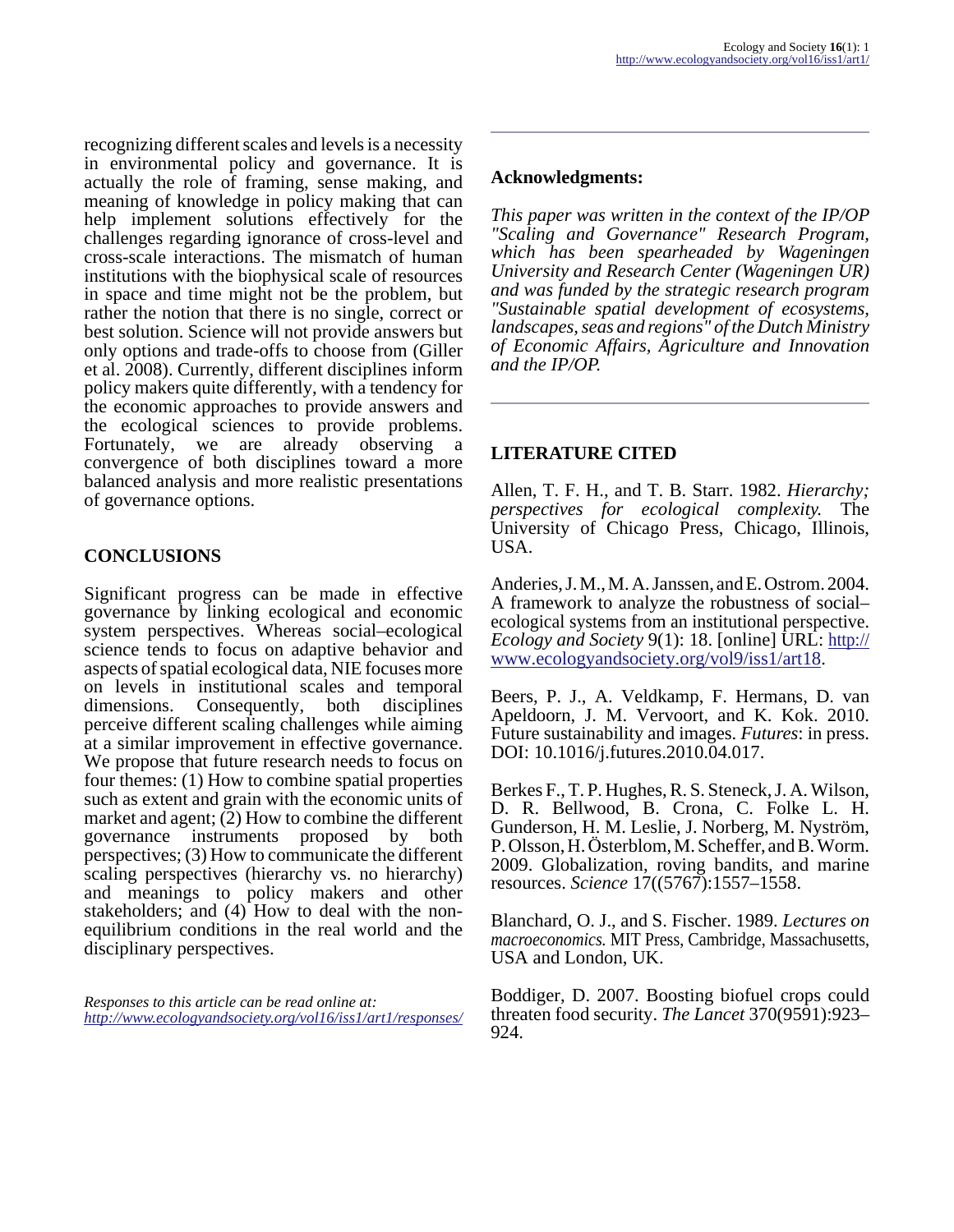Bowles, S. 2004. *Microeconomics: behavior, institutions and evolution.* Princeton University Press, Princeton, New Jersey, USA.

Brand, F. S., and K. Jax. 2007. Focusing the meaning(s) of resilience: resilience as a descriptive concept and a boundary object. *Ecology and Society* 12(1): 23. [online] URL: [http://www.ecologyandso](http://www.ecologyandsociety.org/vol12/iss1/art23/) [ciety.org/vol12/iss1/art23/](http://www.ecologyandsociety.org/vol12/iss1/art23/).

Brousseau, E., and J. M. Glachant. 2008. A road map for the guide book. Pages xxi-lvii *in* E. Brousseau and J. M. Glachant. *New institutional economics; a guidebook.* Cambridge University Press, Cambridge, UK.

Brousseau, E., and E. Raynaud. 2007. *The economics of multilevel governance.* Paper presented at the 2006 ISNIE Conference. University of Colorado, Boulder, Colorado, USA.

Carpenter, S., B. Walker, J. M. Anderies, and N. Abel. 2001. From metaphor to measurement: resilience of what to what? *Ecosystems* 4:765–781.

Cash, D. W., W. N. Adger, F. Berkes, P. Garden, L. Lebel, P. Olsson, L. Pritchards, and O. Young. 2006. Scale and cross-scale dynamics: governance and information in a multi-level world. *Ecology and Society* 11(2): 8. [online] URL: [http://www.ecology](http://www.ecologyandsociety.org/vol11/iss2/art8) [andsociety.org/vol11/iss2/art8.](http://www.ecologyandsociety.org/vol11/iss2/art8)

Coase, R. H. 1978. Economics and contiguous disciplines. *The Journal of Legal Studies* 7(2):201– 211.

Coase, R. H. 1998. The new institutional economics. *The American Economic Review* 88(2):72–74.

Coase, R. H. 2005. The institutional structure of production. Pages 31–39 *in* C. Ménard and M. M. Shirley, editors. *Handbook of New Institutional Economics.* Springer, Berlin, Germany, Dordrecht, The Netherlands, and Boston and New York, New York, USA.

Costanza, R., L. Wainger, C. Folke, K. G. Mäler. 1993. Modeling complex ecological economic systems. *BioScience 43(8):545–555.*

Costanza, R., F. Andrade, P. Antunes, M. van den Belt, D. Boersma, D. F. Boesch, F. Catarino, S. Hanna, K. Limburg, B. Low, M. Molitor, G. Pereira,

S. Rayner, R. Santos, J. Wilson, and M. Young. 1999. Ecological economics and sustainable governance of the oceans. *Ecological Economics* 31:171–188.

Cumming G. S., D. H. M. Cumming and C. L. Redman. 2006. Scale mismatches in socioecological systems: causes, consequences and solutions. *Ecology and Society* 11(1): 14. [online] URL: [http://www.ecologyandsociety.org/vol11/iss1/](http://www.ecologyandsociety.org/vol11/iss1/art14/) [art14/.](http://www.ecologyandsociety.org/vol11/iss1/art14/)

Daily, G. C., S. Alexander, P. R. Ehrlich, L. Goulder, J. Lubchenco, P. A. Matson, H. A. Mooney, S. Postel, S. H. Schneider, D. Tilman, and G. M. Woodwell. 1997. Ecosystem services: benefits supplied to human societies by natural ecosystems. *Issues in Ecology* 2:1–18.

Dalgaard, T., N. J. Hutchings, and J. R. Porter. 2003. Agroecology, scaling and interdisciplinarity. Agriculture, *Ecosystems and Environment* 100:39– 51.

Davis, L. E., and D. C. North. 1971. *Institutional change and American economic growth.* Cambridge University Press, Cambridge, UK.

De Koning, G. H. J., A. Veldkamp, and L. O. Fresco. 1998. Land use in Ecuador: a statistical analysis at different aggregation levels. *Agriculture, Ecosystems and Environment* 70:231–247.

Dixit, A. K. 2003. On modes of economic governance. *Econometrica* 71(2):449–481.

Dixit, A. K. 2004. *Lawlessness and economics; alternative modes of governance.* Princeton University Press, Princeton, New Jersey, USA and Oxford, UK.

European Commission. 2006. *Proposal for a directive of the European Parliament and of the Council establishing a framework for the protection of soil and amending directive 2004/35/EC.* Brussels, 22-9-2006. COM(2006)232 final.

Filatova, T., D. Parker, and A. van der Veen. 2009a. Agent-based urban land markets: agent's pricing behavior, land prices and urban land use change. *Journal of Artificial Societies and Social Simulation* 12(1):3.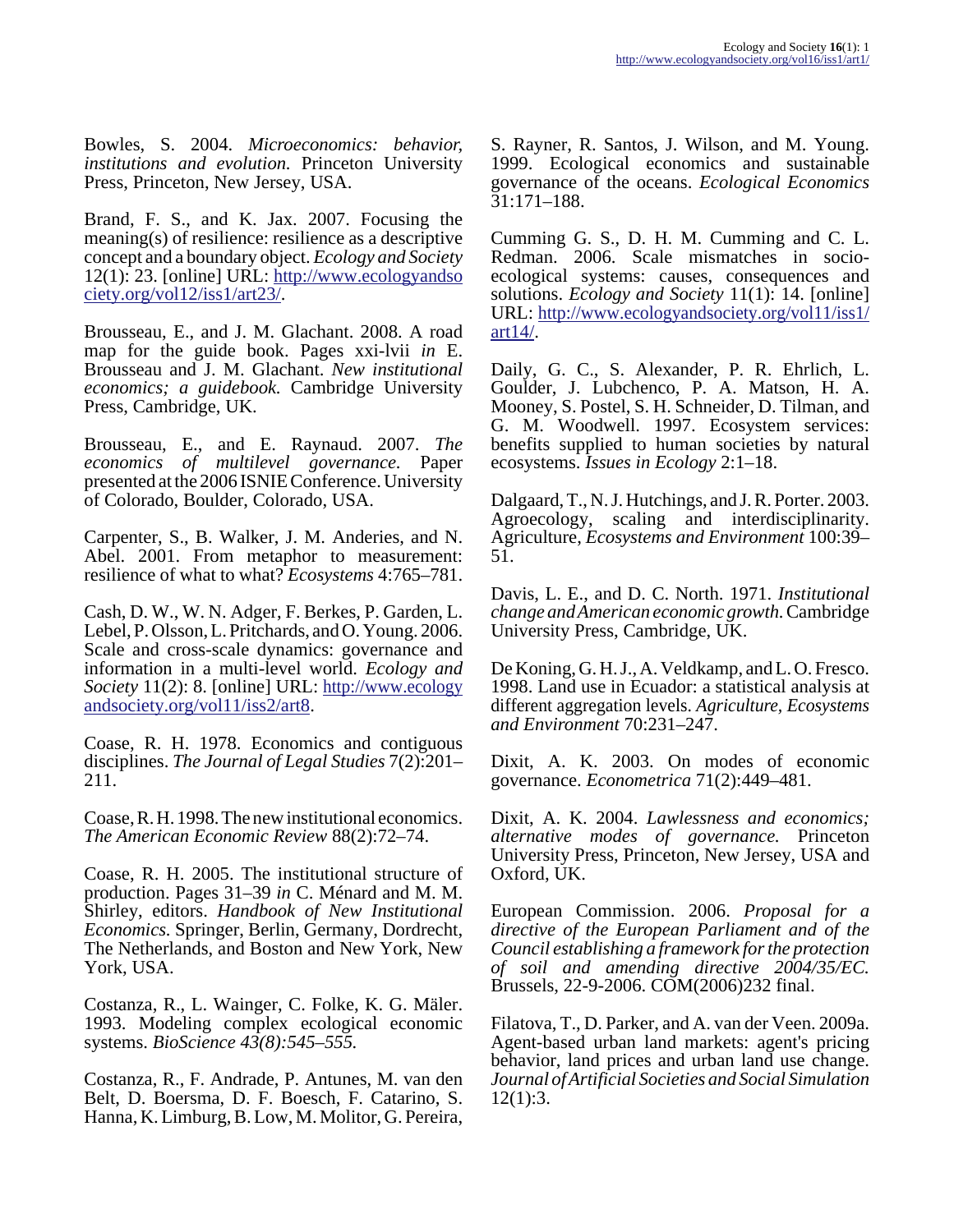Filatova, T., A. van der Veen, and D. C. Parker. 2009b. Land market interactions between heterogeneous agents in a heterogeneous landscape: tracing the macro-scale affects of individual tradeoffs between environmental amenities and disamenities. *Canadian Journal of Agricultural Economics* 57(4):431–457.

Fletcher, C. S., and D. W. Hilbert. 2007. Resilience in landscape exploitation systems. *Ecological Modelling* 201:440–452.

Folke, C. 2006. Resilience: the emergence of a perspective for social-ecological systems analyses. *Global Environmental Change* 16:253–267.

Folke, C., T. Hahn, P. Olsson, and J. Norberg. 2005. Adaptive governance of social–ecological systems. *Annual Review of Environmental Resources* 30:441–473.

Furubotn, E. G., and R. Richter. 1997. *Institutional and economic theory: the contribution of the new institutional economics.* University of Michigan Press, Ann Arbor, Michigan, USA.

Geoghegan, J., L. Pritchard, Jr., Y. Ognava-Himmelberger, R. R. Chowdhury, S. Sanderson, II, and B. L. Turner. 1998. Socializing the pixel and pixelizing the social in land-use/cover change. Pages 51–69 *in* D. Liverman, E. F. Moran, R. R. Rindfuss, and P. C. Stern, editors. *People and pixels.* Committee on the Human Dimensions of Global Environmental Change, National Research Council, National Academy of Science Press, Washington, D.C., USA.

Geoghegan, J., L. Waineger, and N. Bockstael. 1997. Spatial landscape indices in a hedonic framework: an ecological economics analysis using GIS. *Ecological Economics* 23:251–264.

Gibson, C., E. Ostrom, and T.-K. Ahn. 2000. The concept of scale and the human dimensions of global change: a survey. *Ecological Economics* 32:217– 239.

Giller, K. E., C. Leeuwis, J. A. Anderson, W. Andriesse, A. Brouwer, P. Frost, P. Hebinck, I. Heitkönig, M. K. Ittersum, N. Koning, R. Ruben, M. Slingerland, H. Udo, A. Veldkamp C. van de Vijver, M. T. van Wijk, and P. Windmeijer. 2008. Competing claims of natural resources: what is the role of science. *Ecology and Society* 13(2): 34.

[online] URL: [http://www.ecologyandsociety.org/vol13/](http://www.ecologyandsociety.org/vol13/iss2/art34/) [iss2/art34/](http://www.ecologyandsociety.org/vol13/iss2/art34/).

Gintis, H. 2007. A framework for the unification of the behavioral sciences. *Behavioral and Brain Sciences* 30:1–61.

Global Land Project (GLP). 2005. *Global land project: science plan and implementation strategy.* IGBP Report 53, IHDP Report No. 19. IGBP Secretariat, Stockholm, Sweden.

Goudsblom B., and J. Vries. 2002. Towards a historical view of humanity and the biosphere. Pages 15–20 *in* B. Goudsblom and J. Vries. *Mappae mundi; humans and their habitats in a long term socio–ecological perspective, myths, maps and models.* Amsterdam University Press, Amsterdam, The Netherlands.

Heywood, V. H. 1995. *Global biodiversity assessment. United Nations Environment Programme.* Cambridge University Press, Cambridge, UK.

Holling, C. S. 2001. Understanding the complexity of economic, ecological, and social systems. *Ecosystems* 4:390–405.

Jaeger, C. C., and R. Tol. 2003. Sustainability and economics: a matter of scale? Pages 107–124 *in* J. Rotmans and D. S. Rothman, editors. *Scaling in integrated assessment.* Swets and Zeilinger Publishers, Lisse, The Netherlands.

Janssen, M. A., and J. M. Anderies. 2007. Robustness trade-offs in social–ecological systems. *International Journal of the Commons* 1:43–65.

Joskow, P. L. 2008. Introduction to new institutional economics: a report card. Pages 1–19 *in* E. Brousseau and J. M. Glachant. *New institutional economics; a guidebook.* Cambridge University Press, Cambridge, UK.

Jørgensen, S. E., editor. 1994. Fundamentals of ecological modelling. *Developments in Environmental Modelling* 19:1–628.

Kinzig, A. P., P. Ryan, M. Etienne, H. Allison, T. Elmqvist and B. H. Walker. 2006. Resilience and regime shifts: assessing cascading effects. Ecology and Society 11 (1): 20. [online] URL:  $\frac{http://www.e.}{http://www.e.}$  $\frac{http://www.e.}{http://www.e.}$  $\frac{http://www.e.}{http://www.e.}$ [cologyandsociety.org/vol11/iss1/art20/](http://www.ecologyandsociety.org/vol11/iss1/art20/) .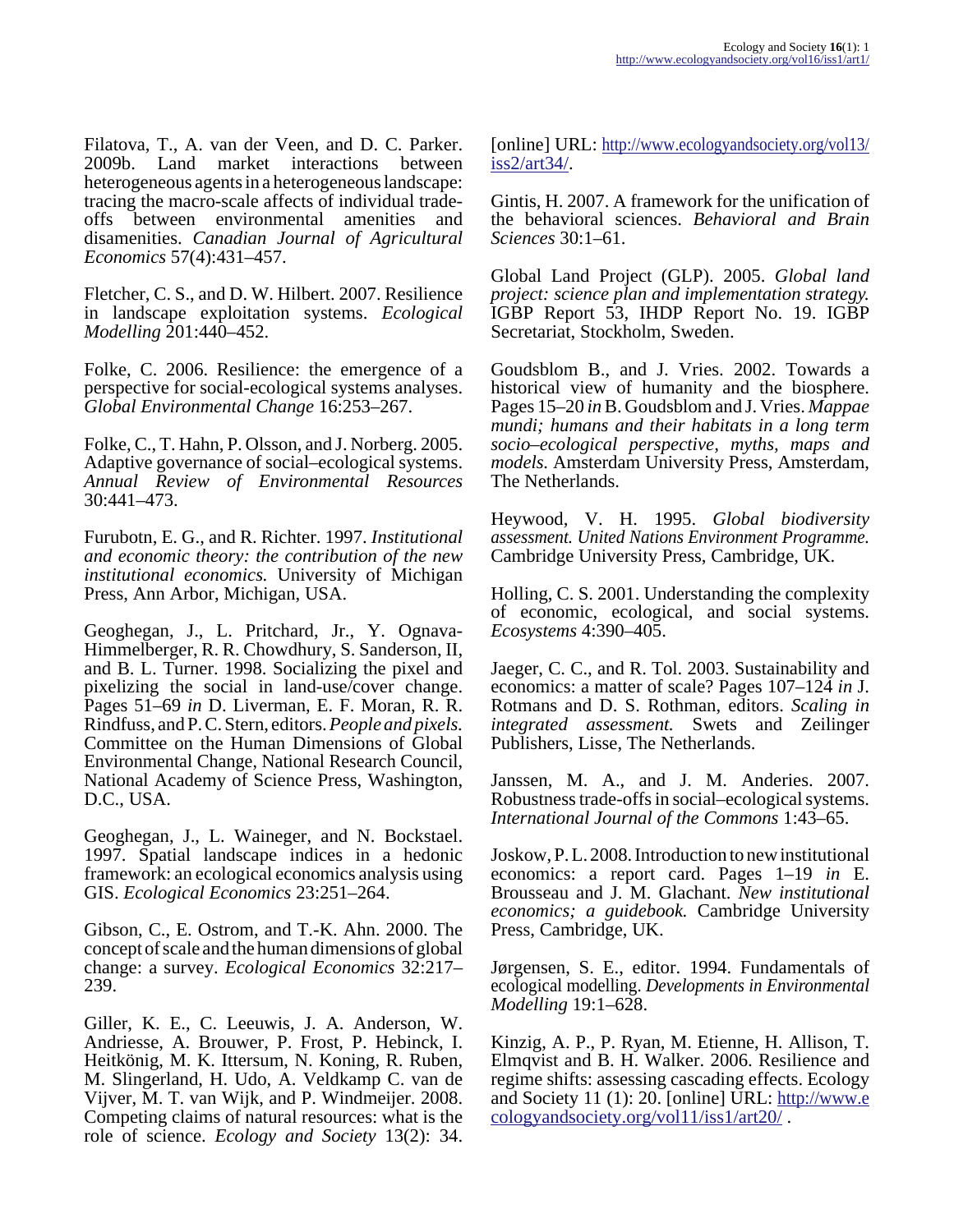Kok, K. and A. Veldkamp. 2001. Evaluating impact of spatial scales on land use pattern analysis in Central America. *Agriculture Ecosystems and Environment* 85:205–222.

Kolasa, J. 1989. Ecological systems in hierarchical perspective: breaks in community structure and other consequences. *Ecology* 70:36–47.

Kreps, D. M. 1990. *A course in microeconomic theory.* Harvester Wheatsheaf, New York, New York, USA.

Kuhlman, T., S. Reinhard, and A. Gaaff. 2010. Estimating the costs and benefits of soil conservation in Europe. *Land Use Policy 27(1):22– 32.*

Lambin, E. F., and H. Geist, editors. 2006. *Landuse and land-cover change. Local processes and global impacts.* Springer IGBP Series, Berlin, Heidelberg, Germany.

Lambin, E. F., B. L. Turner, H. J. Geist, S. B. Agbola, A. Angelsen, J. W. Bruce, O. T. Coomes, R. Dirzo, G. Fischer, C. Folke, P. S. George, K. Homewood, J. Imbernon, R. Leemans, X. Li, E. F. Moran, M. Mortimore, P. S. Ramakrishnan, J. F. Richards, H. Skånes, W. Steffen, G. D. Stone, U. Svedin, A. Veldkamp, C. Vogel, and J. Xu. 2001. The causes of land-use and land-cover change: moving beyond myths. *Global Environmental Change* 11:261–26.

Lebel, L., J. M. Anderies, B. Campbell, C. Folke, S. Hatfield-Dodds, T. P. Hughes, and J. Wilson. 2006. Governance and the capacity to manage resilience in regional social–ecological systems. *Ecology and Society* 11(1): 19. [online] URL: [http:](http://www.ecologyandsociety.org/vol11/iss1/art19/) [//www.ecologyandsociety.org/vol11/iss1/art19/.](http://www.ecologyandsociety.org/vol11/iss1/art19/)

Marks, G. 1993. Structural policy and multilevel governance in the EU. Pages 391–341 *in* A. Cafruny and G. Rosenthal, editors. *The state of the European Community.* Lynne Rienner, Boulder, Colorado, USA.

Mas-Collel, A., M. D. Whinston, and J. R. Green. 1995. *Microeconomic theory.* Oxford University Press, Oxford, UK.

Ménard, C. 1995. Markets as institutions versus organizations as markets? Disentangling some fundamental concepts. *Journal of Economic Behaviour and Organization* 28:161–182.

Ménard, C., and M. M. Shirley. 2005. Introduction. Pages 1–18 *in* C. Ménard and M. M. Shirley, editors. *Handbook of new institutional economics.* Springer, Dordrecht, The Netherlands.

Medema, S. 1995. Ronald Coase on economics and economic method. *History of Economics Review* 24:1–22.

North, D. C. 2000. Understanding institutions. Pages 7–10 *in* C. Ménard, editor. *Institutions, contracts and organizations; perspectives from new institutional economics.* Edward Elgar, Cheltenham, UK and Northampton, Massachusetts, USA.

Norton, R. D. 1995. Response to section C. Pages 237–247 *in* J. Bouma, A. Kuyvenhoven, B. A. M. Bouman, J. C. Luyten, and H. G. Zandstra, editors. *Eco-regional approaches for sustainable land use and food production.* Systems Approaches for Sustainable Agricultural Development, Volume 4. Kluwer, Dordrecht, The Netherlands.

O'Neill, R. V. 1988. Hierarchy theory and global change. Pages 29–45 *in* T. Rosswall, R. G. Woodmansee, and P. G. Risser, editors. *Scales and global change. Spatial and temporal variability in biospheric and geospheric processes.* SCOPE 35, Wiley, Chichester, UK.

O'Neill, R. V., D. L. DeAngelis, J. B. Waide, and T. F. H. Allen. 1986. *A hierarchical concept of ecosystems.* Monographs in Population Biology 23. Princeton University Press, Princeton, New Jersey, USA.

Ostrom, E. 1990. *Governing the commons. The evolution of institutions for collective action.* Cambridge University Press, New York, New York, USA.

Ostrom, E. 2008. Institutions and the environment. The economic analysis of institutions. *Economic Affairs* 28(3):24–31.

Ostrom, E., M. A. Janssen, and J. M. Anderies. 2007. Going beyond panaceas special feature: going beyond panaceas. *Proceedings of the National Academy of Science* 104:15176–15178.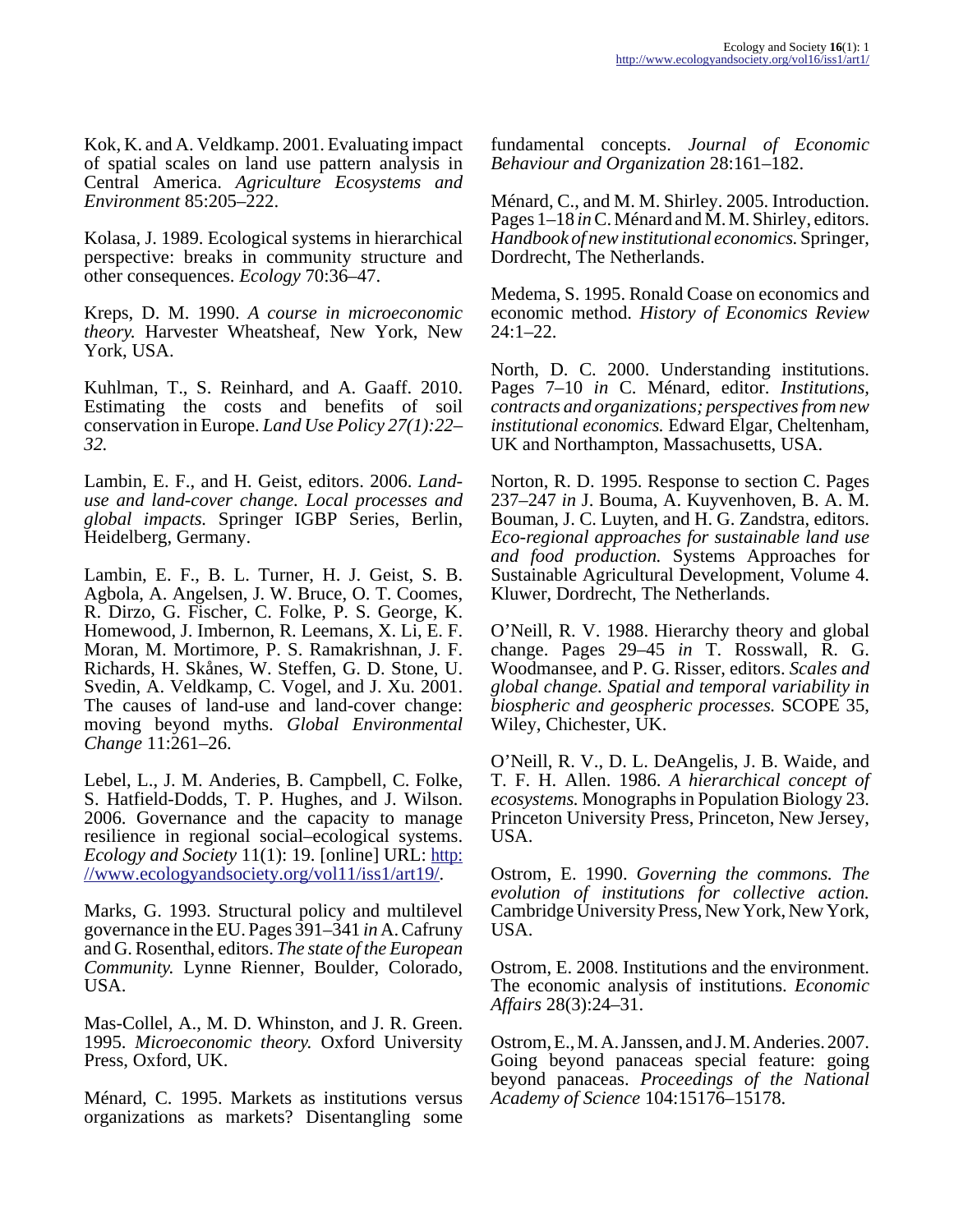Paavola, J., and W. N. Adger. 2005. Institutional ecological economics. *Ecological Economics* 53 (3):353–368.

Parker, D., S. Manson, M. A. Janssen M. Hoffmann, and P. Deadman. 2003. Multi-agent systems for the simulation of land use and land cover change: a review. *Annals of the Association of American Geographers* 93(2):314–337.

Peterson, D. L., and V. T. Parker, editors. 1998. Ecological scale: theory and applications. Columbia University Press, New York, New York, USA.

Pickett, S. T. A., J. Kolasa, , J. J. Armesto, and S. L. Collins. 1989. The ecological concept of disturbance and its expression at various hierarchical levels. *Oikos* 54:129–136.

Pierre, J. 2000. Introduction: understanding governance. Pages 1–10 *in* J. Pierre, editor. *Debating governance; authority, steering and democracy.* Oxford University Press, Oxford, UK.

Polman, N. B. P. 2002. *Institutional economics analysis of contractual arrangements; managing wildlife and landscape on Dutch farms.* Dissertation, Wageningen University, Wageningen, The Netherlands.

Priess, J. A., G. H. J. de Koning, and A. Veldkamp. 2001. Assessment of interactions between land use change and carbon and nutrient fluxes in Ecuador. *Agriculture, Ecosystems and Environment* 85:269– 279.

Rastetter, E. B., A. W. King, B. J. Cosby, G. M. Horberger, R. V. O'Neill, and J. E. Hobbie. 1992. Aggregating fine-scale ecological knowledge to model coarser-scale attributes of ecosystems. *Ecological Applications* 21:55–70.

Rhodes, R. A. W. 2007. Understanding governance: ten years on; peripheral vision. *Organization Studies* 28:1243–1264.

Russell, R., and M. Wilkinson. 1979. *Microeconomics: a synthesis of modern and neoclassical theory.* Wiley, New York, New York, USA.

Schaller, M., F. von Blanckenburg, A. Veldkamp, L. A. Tebbens, N. Hovius, and P. W. Kubik. 2002. A 30 000 yr record of erosion rates from cosmogenic

<sup>10</sup>Be in Middle European river terraces. *Earth and Planetary Science Letters* 204(1–2):307–320.

Segerson, K., A. J. Plantinga, and E. G. Irwin. 2006. Theoretical background. Pages 79–112 *in* K. P. Bell, K. J. Boyle, and J. Rubin, editors. *Economics of rural land-use.* Ashgate Publishing, Farnham, UK.

Tirole, J. 1999. Incomplete contracts: where do we stand? *Econometrica* 67(4):741–781.

Turner, B. L. II, E. F. Lambin, and A. Reenberg. 2007. Land change science special feature: the emergence of land change science for global environmental change and sustainability, *Proceedings of the National Academy of Science* 104(52):20666– 20671.

Turner, M. G., and R. V. O'Neill. 1994. Exploring aggregation in space and time. Pages 194–208 *in* C. G. Jones and J. H. Lawton, editors. *Linking species and ecosystems.* Chapmann and Hall, New York, New York, USA.

van Daal, J., and H. Q. M. Merkies. 1984. *Aggregation in economic research: from individual to macro relations.* Reidel Publishing Company, Dordrecht, The Netherlands.

van der Veen, A., and H. S. Otter. 2001. Land use changes in regional economic theory. *Environmental Modeling and Assessment* 6:145–150.

van der Veen, A., and H. Otter. 2003. Scales in economic theory. Pages 125–138 *in* J. Rotmans and D. S. Rothman, editors. S*caling in integrated assessment.* Swets and Zeilinger Publishers, Lisse, The Netherlands.

van Vliet, M., K. Kok, and A. Veldkamp. 2009. Linking stakeholders and modellers in scenario studies: the use of fuzzy cognitive maps as a communication and learning tool. *Futures* 42(1):1– 14. doi:10.1016/j.futures.2009.08.005.

Vatn, A. 2005. Rationality, institutions and environmental policy. *Ecologcal Economics* 55:203–217.

Veldkamp, A. 2009. Investigating land dynamics: future research perspectives. *Journal of Land Use Science* 4:7–15.